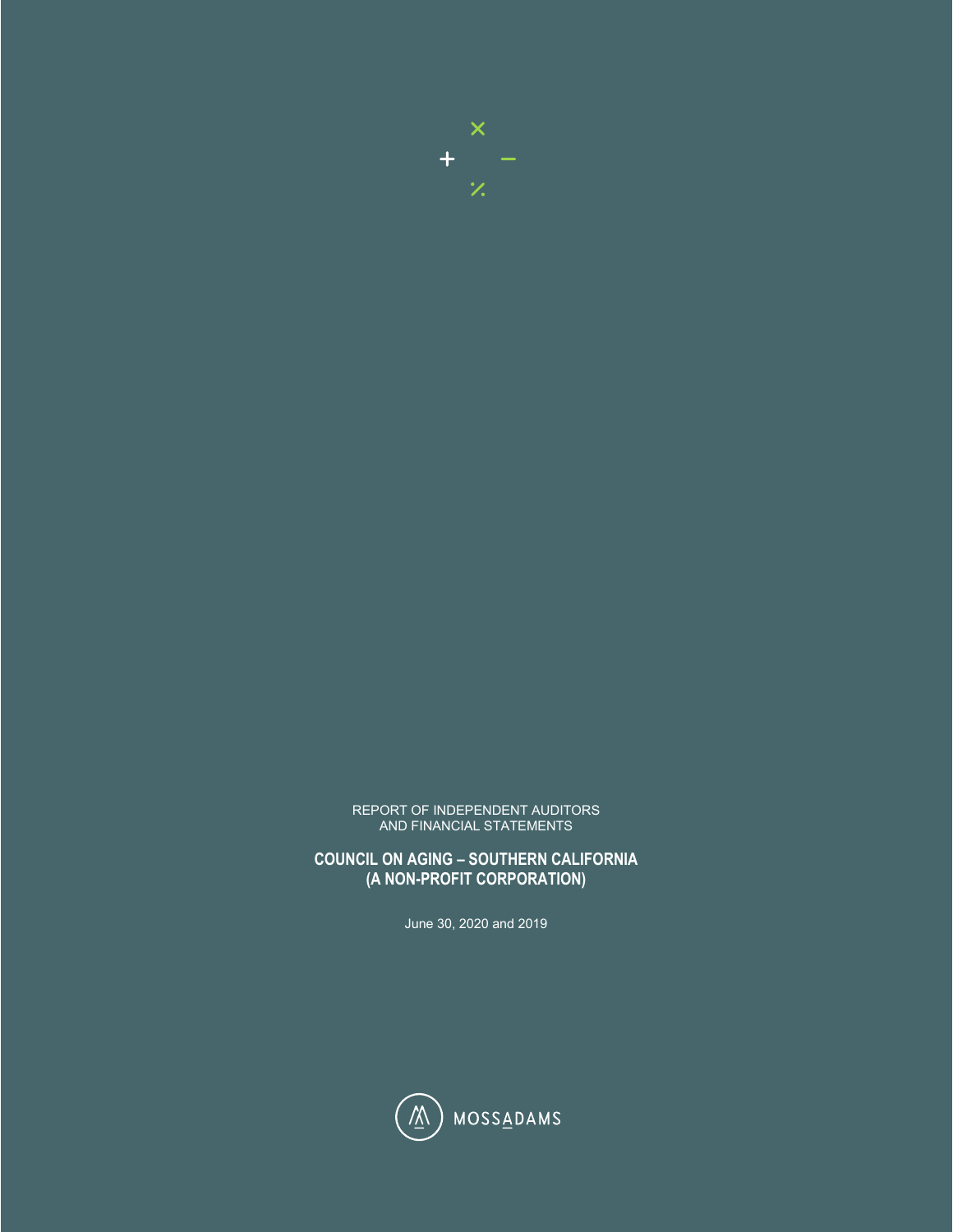# **Table of Contents**

|                                       | <b>PAGE</b> |
|---------------------------------------|-------------|
| <b>Report of Independent Auditors</b> | $1 - 2$     |
| <b>Financial Statements</b>           |             |
| Statements of financial position      | 3           |
| Statement of activities               | 4           |
| Statement of functional expenses      | 5           |
| Statements of cash flows              | 6           |
| Notes to financial statements         | $7 - 19$    |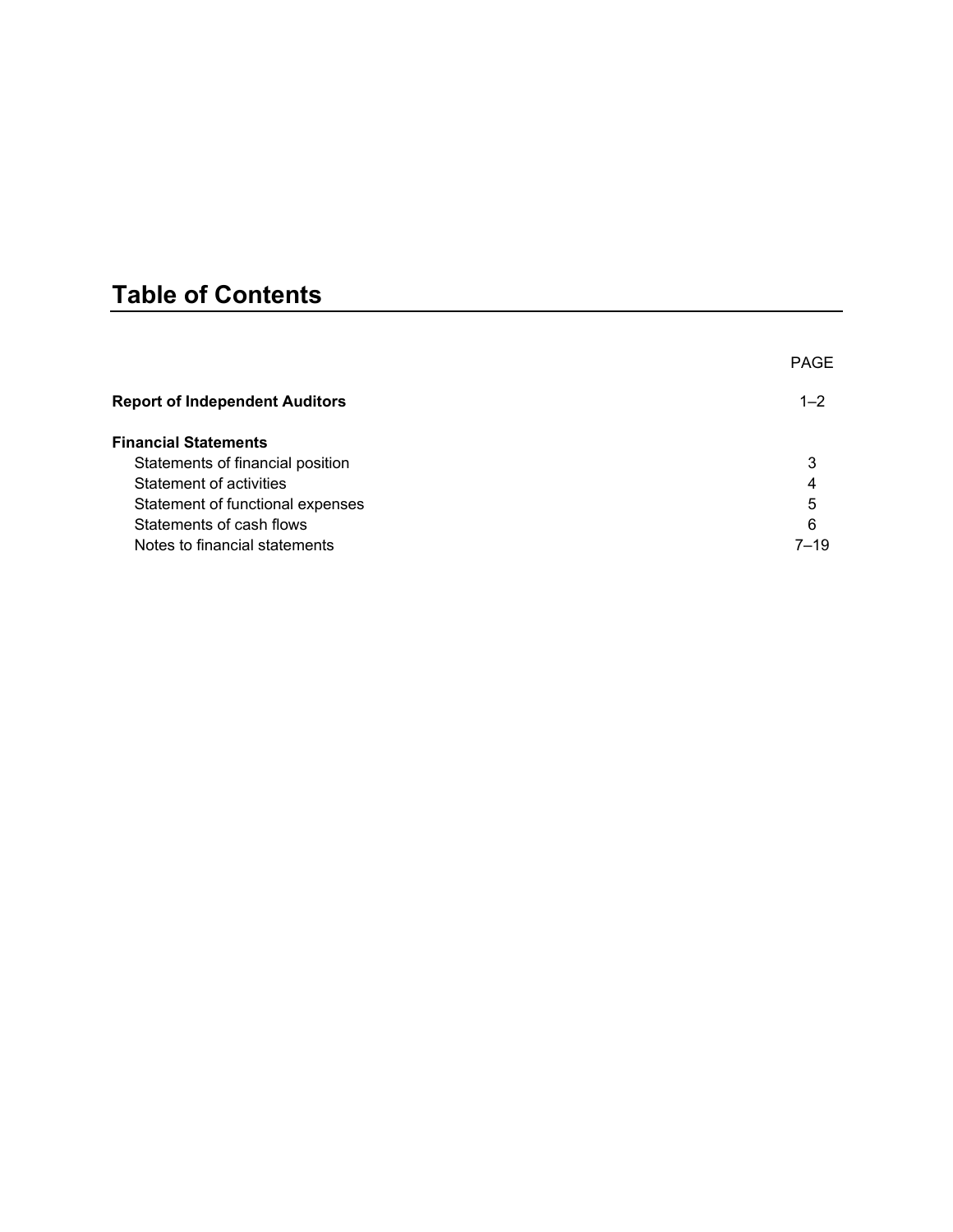

# **Report of Independent Auditors**

The Board of Directors Council on Aging – Southern California

#### **Report on the Financial Statements**

We have audited the accompanying financial statements of Council on Aging – Southern California (the "Organization," a non-profit corporation), which comprise the statement of financial position as of June 30, 2020, and the related statements of activities, functional expenses, and cash flows for the year then ended, and the related notes to the financial statements.

#### *Management's Responsibility for the Financial Statements*

Management is responsible for the preparation and fair presentation of these financial statements in accordance with accounting principles generally accepted in the United States of America; this includes the design, implementation, and maintenance of internal control relevant to the preparation and fair presentation of financial statements that are free from material misstatement, whether due to fraud or error.

#### *Auditor's Responsibility*

Our responsibility is to express an opinion on these financial statements based on our audit. We conducted our audit in accordance with auditing standards generally accepted in the United States of America. Those standards require that we plan and perform the audit to obtain reasonable assurance about whether the financial statements are free of material misstatement.

An audit involves performing procedures to obtain audit evidence about the amounts and disclosures in the financial statements. The procedures selected depend on the auditor's judgment, including the assessment of the risks of material misstatement of the financial statements, whether due to fraud or error. In making those risk assessments, the auditor considers internal control relevant to the Organization's preparation and fair presentation of the financial statements in order to design audit procedures that are appropriate in the circumstances, but not for the purpose of expressing an opinion on the effectiveness of the Organization's internal control. Accordingly, we express no such opinion. An audit also includes evaluating the appropriateness of accounting policies used and the reasonableness of significant accounting estimates made by management, as well as evaluating the overall presentation of the financial statements.

We believe that the audit evidence we have obtained is sufficient and appropriate to provide a basis for our audit opinion.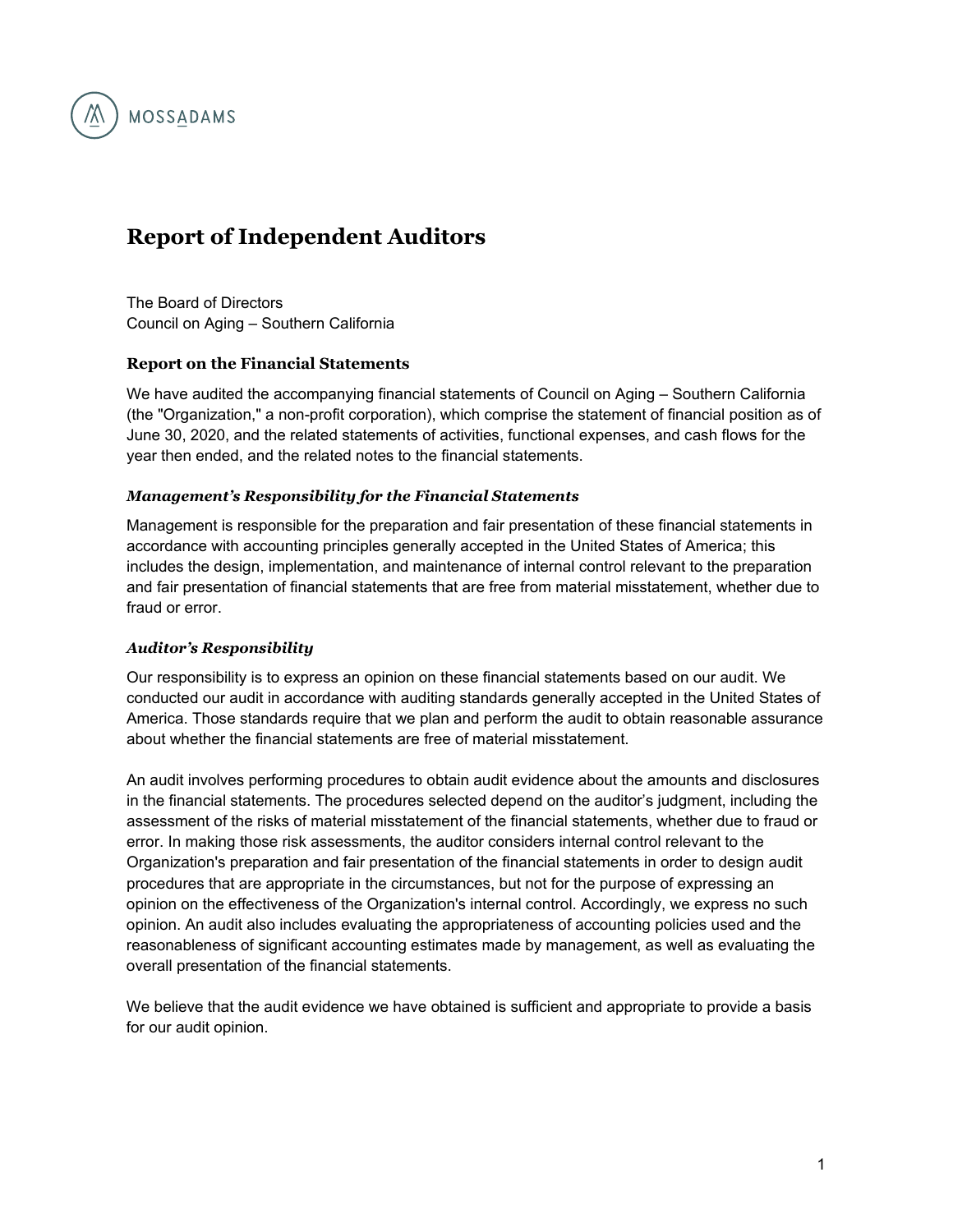#### *Opinion*

In our opinion, the financial statements referred to above present fairly, in all material respects, the financial position of the Organization as of June 30, 2020, and the changes in its net assets and its cash flows for the year then ended in accordance with accounting principles generally accepted in the United States of America.

#### *Other Matters*

#### *Prior Period Summarized Comparative Financial Information*

Our audit was conducted for the purpose of forming an opinion on the financial statements as a whole. The prior year summarized comparative financial information is presented for purposes of additional analysis and is not a required part of the financial statements. Such information is the responsibility of management and was derived from and relates directly to the Organization's financial statements as of and for the year ended June 30, 2019, which were audited by other auditors whose report thereon, dated July 16, 2020, expressed an unmodified opinion on those financial statements.

Moss adams LLP

Irvine, California July 20, 2021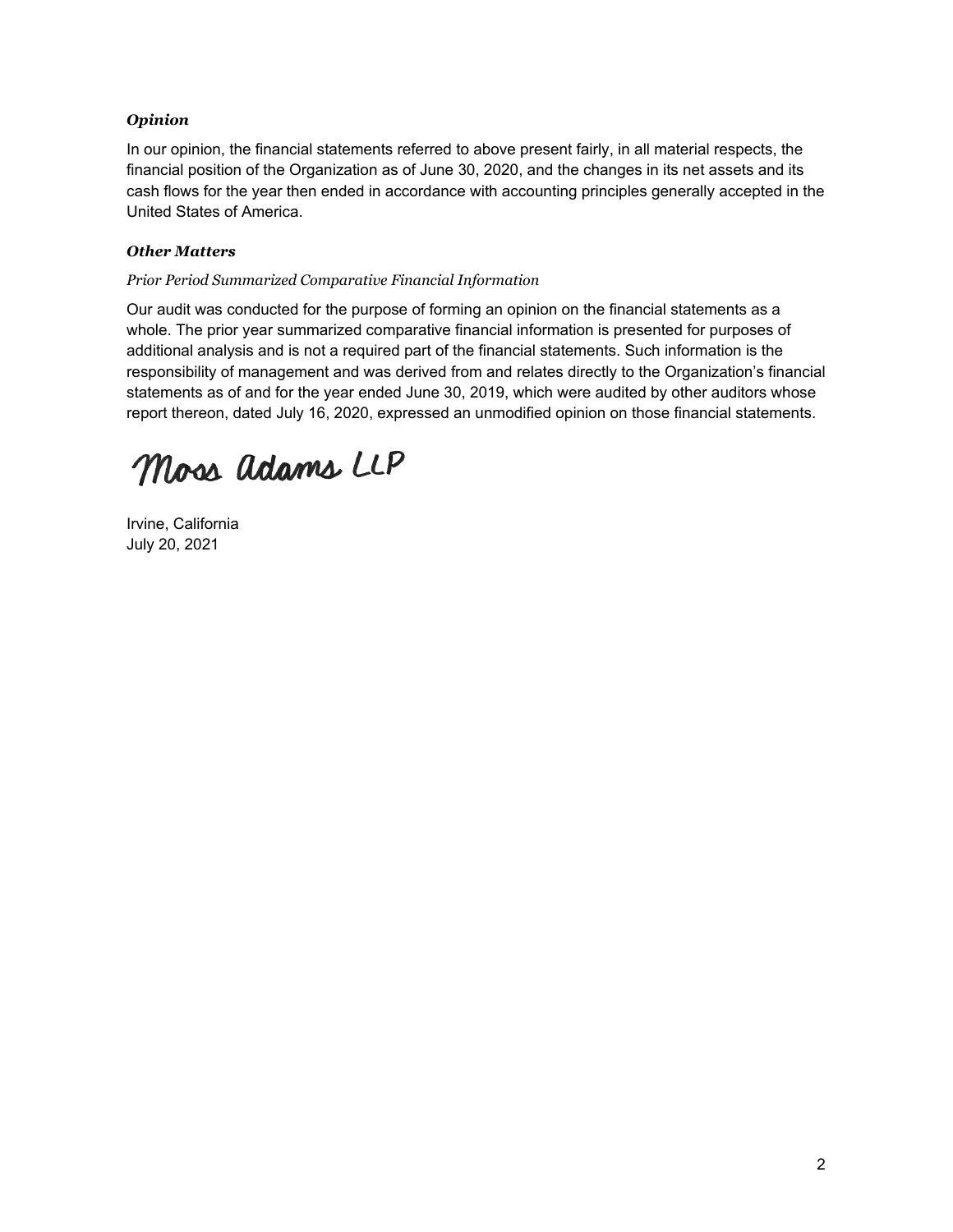| <b>ASSETS</b>                              |                 |    |           |  |
|--------------------------------------------|-----------------|----|-----------|--|
|                                            | <b>June 30,</b> |    |           |  |
|                                            | 2020            |    | 2019      |  |
| <b>CURRENT ASSETS</b>                      |                 |    |           |  |
| Cash and cash equivalents                  | \$<br>433,855   | \$ | 72,402    |  |
| Grants and contracts receivable            | 975,415         |    | 752,656   |  |
| Pledges receivable, net                    | 13,700          |    | 18,779    |  |
| Investments                                | 34,176          |    | 34,677    |  |
| Prepaid expenses and deposits              | 176,001         |    | 224,900   |  |
| <b>Total current assets</b>                | 1,633,147       |    | 1,103,414 |  |
| PLEDGES RECEIVABLE, net of current portion | 5,050           |    | 2,000     |  |
| <b>INTANGIBLES, net</b>                    | 17,778          |    |           |  |
| PROPERTY AND EQUIPMENT, net                | 43,785          |    | 102,237   |  |
| <b>Total assets</b>                        | \$<br>1,699,760 | \$ | 1,207,651 |  |
| <b>LIABILITIES AND NET ASSETS</b>          |                 |    |           |  |
| <b>CURRENT LIABILITIES</b>                 |                 |    |           |  |
| Line of credit                             | \$              | \$ | 137,700   |  |
| Accounts payable                           | 166,968         |    | 315,010   |  |
| Accrued expenses                           | 277,784         |    | 210,305   |  |
| Deferred rent                              | 26,857          |    | 26,857    |  |
| Deferred revenue                           | 55,037          |    | 53,360    |  |
| <b>Total current liabilities</b>           | 526,646         |    | 743,232   |  |
| PAYCHECK PROTECTION PROGRAM LOAN           | 589,400         |    |           |  |
| DEFERRED RENT, net of current portion      | 22,725          |    | 47,516    |  |
| <b>Total liabilities</b>                   | 1,138,771       |    | 790,748   |  |
| <b>NET ASSETS</b>                          |                 |    |           |  |
| Without donor restrictions                 | 296,677         |    | 276,511   |  |
| With donor restrictions                    | 264,312         |    | 140,392   |  |
| Total net assets                           | 560,989         |    | 416,903   |  |
| Total liabilities and net assets           | \$<br>1,699,760 | \$ | 1,207,651 |  |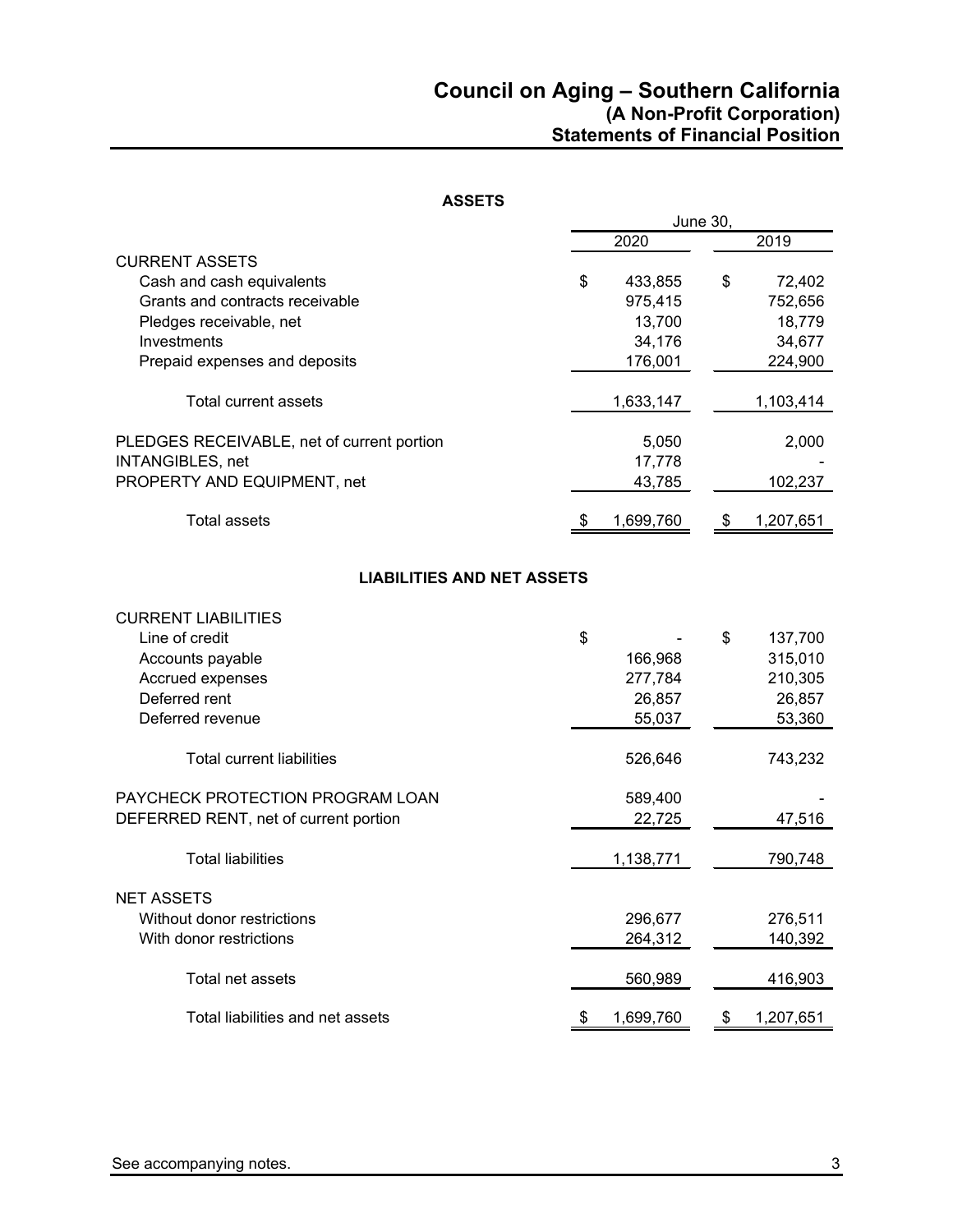# **Council on Aging – Southern California (A Non-Profit Corporation) Statement of Activities (With Summarized Comparative Information)**

|                                       |                      |                          |               | <b>Year Ended</b> |
|---------------------------------------|----------------------|--------------------------|---------------|-------------------|
|                                       |                      | Year Ended June 30, 2020 |               | June 30, 2019     |
|                                       | <b>Without Donor</b> | <b>With Donor</b>        |               | Summarized        |
|                                       | <b>Restrictions</b>  | <b>Restrictions</b>      | Total         | Total             |
| <b>REVENUE AND SUPPORT</b>            |                      |                          |               |                   |
| Government contract revenue           | \$<br>4,613,618      | \$                       | 4,613,618     | 3,744,431<br>\$   |
| Contributions from                    |                      |                          |               |                   |
| Foundations and corporations          | 55,491               | 579,022                  | 634,513       | 447,011           |
| Individuals                           | 158,021              |                          | 158,021       | 119,386           |
| In-kind goods and services            | 751,249              |                          | 751,249       | 890,137           |
| Guide income                          | 143,440              |                          | 143,440       | 216,155           |
| Special events, net                   | 168,510              |                          | 168,510       | 148,067           |
| Participation and program fees        | 44,938               |                          | 44,938        | 37,726            |
| Unrealized (loss) gain on investments | (362)                |                          | (362)         | 1,481             |
| Interest and dividend income, net     | 221                  |                          | 221           | 369               |
| Net assets released from              |                      |                          |               |                   |
| restrictions                          | 455,102              | (455, 102)               |               |                   |
| Total revenue and support             | 6,390,228            | 123,920                  | 6,514,148     | 5,604,763         |
| <b>EXPENSES</b>                       |                      |                          |               |                   |
| Program services                      | 5,821,684            |                          | 5,821,684     | 5,173,480         |
| Supporting services                   | 165,833              |                          | 165,833       | 134,526           |
| Fundraising                           | 382,545              |                          | 382,545       | 334,694           |
| Total expenses                        | 6,370,062            |                          | 6,370,062     | 5,642,700         |
| <b>CHANGE IN NET ASSETS</b>           | 20,166               | 123,920                  | 144,086       | (37, 937)         |
| NET ASSETS, beginning of year         | 276,511              | 140,392                  | 416,903       | 454,840           |
| NET ASSETS, end of year               | 296,677<br>\$        | 264,312<br>\$            | 560,989<br>\$ | 416,903<br>\$     |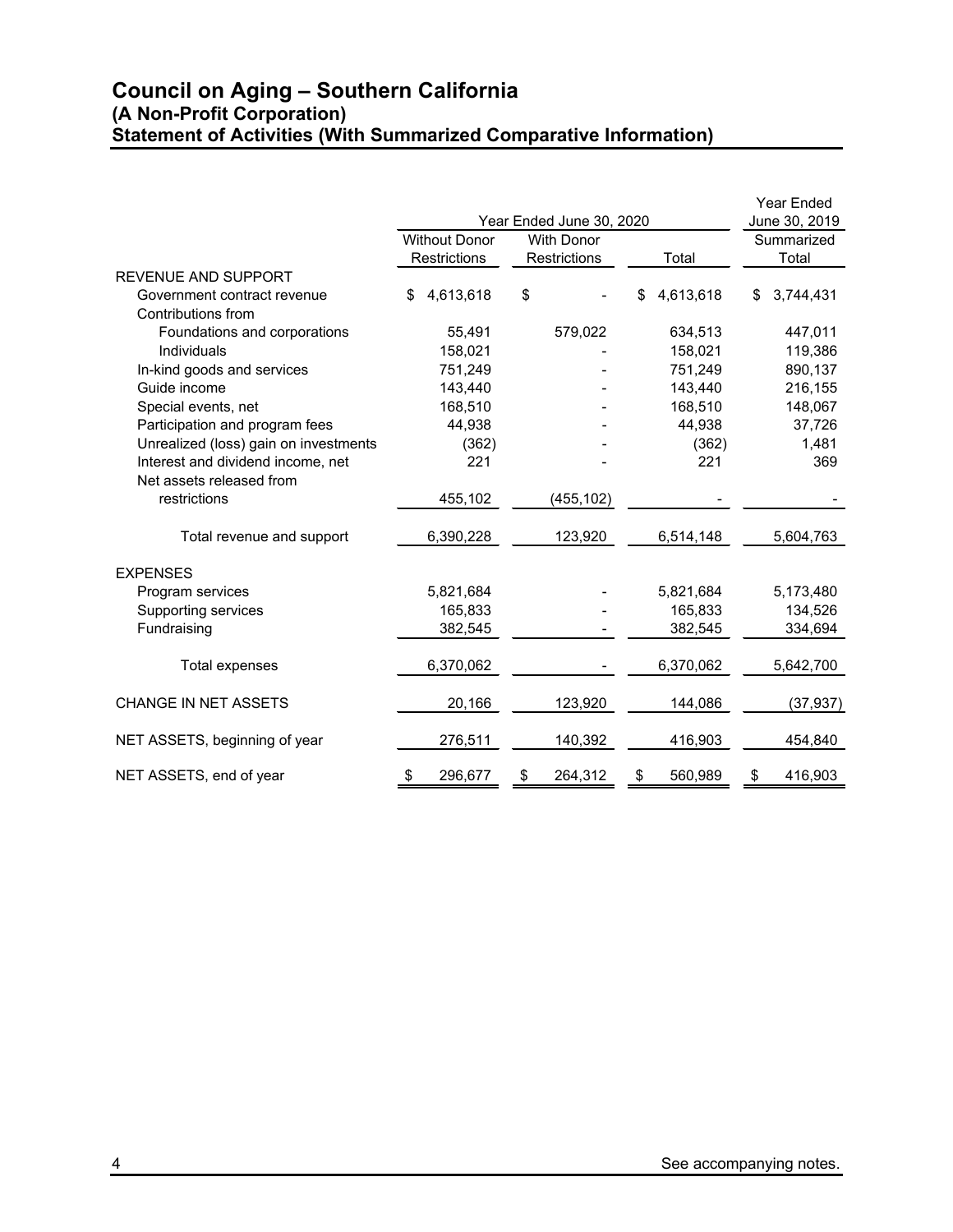### **Council on Aging – Southern California (A Non-Profit Corporation) Statement of Functional Expenses (With Summarized Comparative Information)**

|                                  |                 |               |                          |                 | <b>Year Ended</b> |
|----------------------------------|-----------------|---------------|--------------------------|-----------------|-------------------|
|                                  |                 |               | Year Ended June 30, 2020 |                 | June 30, 2019     |
|                                  | Program         | Supporting    |                          |                 | Summarized        |
|                                  | Services        | Services      | Fundraising              | Total           | Total             |
| Salaries and wages               | 3,000,917<br>\$ | \$<br>100,031 | \$<br>233,405            | 3,334,353<br>\$ | 2,724,440<br>\$   |
| Payroll taxes                    | 254,838         | 8,495         | 19,821                   | 283,154         | 217,808           |
| Employee benefits                | 281,692         | 9,287         | 18,573                   | 309,552         | 284,409           |
| Total personnel expenses         | 3,537,447       | 117,813       | 271,799                  | 3,927,059       | 3,226,657         |
| In-kind goods and services       | 751,249         |               |                          | 751,249         | 890,137           |
| Rent and leasing                 | 480,575         | 5.006         | 15.018                   | 500.599         | 459,551           |
| Advertising and public relations | 198,588         | 2,113         | 10,563                   | 211,264         | 275,818           |
| Consulting and professional fees | 312,136         | 21,777        | 29,036                   | 362,949         | 158,738           |
| Printing and graphic design      | 61,994          |               | 1,917                    | 63,911          | 71,901            |
| Travel and mileage               | 74,156          | 781           | 3,122                    | 78,059          | 118,419           |
| Depreciation and amortization    | 54,607          | 1,820         | 4,247                    | 60,674          | 59,208            |
| Bad debt expense                 |                 |               |                          |                 | 2,613             |
| Program expenses                 | 75,908          |               | 16,663                   | 92,571          | 66,460            |
| Office expenses                  | 46.636          | 3,075         | 1,537                    | 51,248          | 28,718            |
| Telephone                        | 46.849          | 498           | 2,492                    | 49,839          | 35,685            |
| Worker's compensation insurance  | 29,994          | 6,314         | 3,157                    | 39,465          | 38,167            |
| Staff training                   | 25,984          | 2,417         | 1,813                    | 30,214          | 39,119            |
| Insurance                        | 23,049          | 736           | 736                      | 24,521          | 26,299            |
| Audit and accounting fees        | 19,458          | 2,162         | 2,402                    | 24,022          | 22,610            |
| Dues and subscriptions           | 11,534          | 148           | 3,105                    | 14,787          | 18,986            |
| Postage and shipping             | 10,476          | 365           | 1,340                    | 12,181          | 11,023            |
| Equipment repair and maintenance | 46,249          |               | 6,307                    | 52,556          | 53,383            |
| Development and fundraising      |                 |               | 3,344                    | 3,344           | 22,798            |
| Interest expense                 | 7,220           |               |                          | 7,220           | 7,800             |
| <b>Banking fees</b>              | 5,655           | 808           | 3,635                    | 10,098          | 7,675             |
| Volunteer and donor recognition  | 1,920           |               | 312                      | 2,232           | 935               |
| Total expenses                   | 5,821,684       | \$<br>165,833 | \$<br>382,545            | 6,370,062<br>\$ | 5,642,700<br>\$   |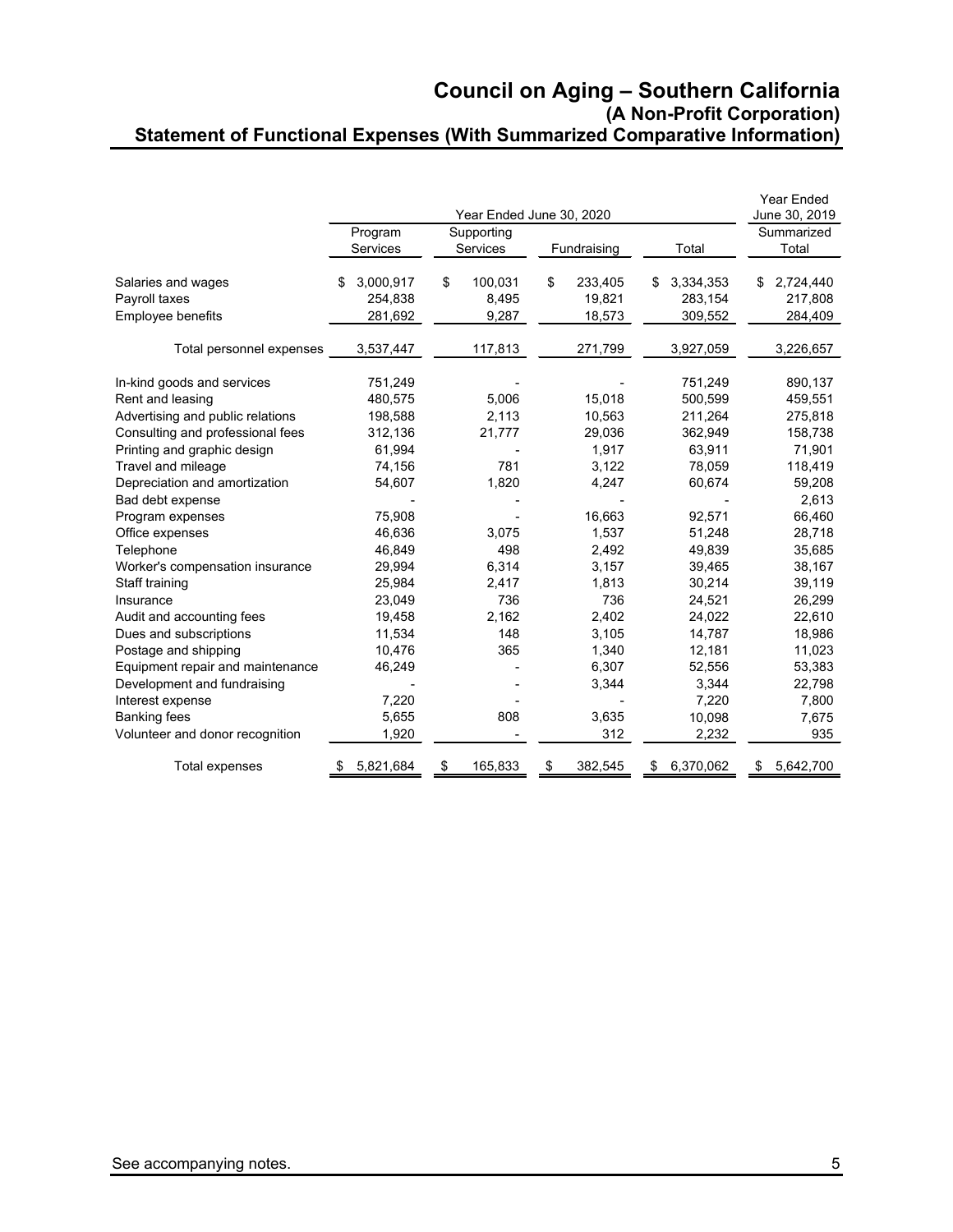# **Council on Aging – Southern California (A Non-Profit Corporation) Statements of Cash Flows**

|                                                           | Years Ended June 30, |            |    |           |
|-----------------------------------------------------------|----------------------|------------|----|-----------|
|                                                           |                      | 2020       |    | 2019      |
| CASH FLOWS FROM OPERATING ACTIVITIES                      |                      |            |    |           |
| Change in net assets                                      | \$                   | 144,086    | \$ | (37, 937) |
| Adjustments to reconcile change in net assets to net cash |                      |            |    |           |
| (used in) provided by operating activities                |                      |            |    |           |
| Unrealized loss (gain) on investments                     |                      | 362        |    | (1, 382)  |
| Bad debt expense                                          |                      |            |    | 2,613     |
| Interest and dividend income, net                         |                      | 139        |    |           |
| Deferred rent                                             |                      | (24, 791)  |    | (24, 791) |
| Depreciation and amortization                             |                      | 60,674     |    | 59,208    |
| Changes in operating assets and liabilities               |                      |            |    |           |
| Grants and contracts receivable, net                      |                      | (222, 759) |    | (39, 183) |
| Pledges receivable                                        |                      | 2,029      |    | 22,190    |
| Prepaid expenses and deposits                             |                      | 48,899     |    | 34,095    |
| Accounts payable                                          |                      | (148, 042) |    | (187)     |
| Accrued expenses                                          |                      | 67,479     |    | 1,761     |
| Deferred revenue                                          |                      | 1,677      |    | 14,310    |
| Net cash (used in) provided by operating activities       |                      | (70, 247)  |    | 30,697    |
| CASH FLOWS FROM INVESTING ACTIVITIES                      |                      |            |    |           |
| Cash paid for intangibles                                 |                      | (20,000)   |    |           |
| Net cash used in investing activities                     |                      | (20,000)   |    |           |
| CASH FLOWS FROM FINANCING ACTIVITIES                      |                      |            |    |           |
| Proceeds from Paycheck Protection Program                 |                      | 589,400    |    |           |
| Net repayments on line of credit                          |                      | (137, 700) |    | (2,300)   |
| Net cash provided by (used in) financing activities       |                      | 451,700    |    | (2,300)   |
| NET CHANGE IN CASH AND CASH EQUIVALENTS                   |                      | 361,453    |    | 28,397    |
| CASH AND CASH EQUIVALENTS, beginning of year              |                      | 72,402     |    | 44,005    |
| CASH AND CASH EQUIVALENTS, end of year                    | S                    | 433,855    | \$ | 72,402    |
| SUPPLEMENTAL DISCLOSURE OF CASH FLOW INFORMATION          |                      |            |    |           |
| Cash paid for<br>Interest                                 |                      | 7,220      | \$ | 7,800     |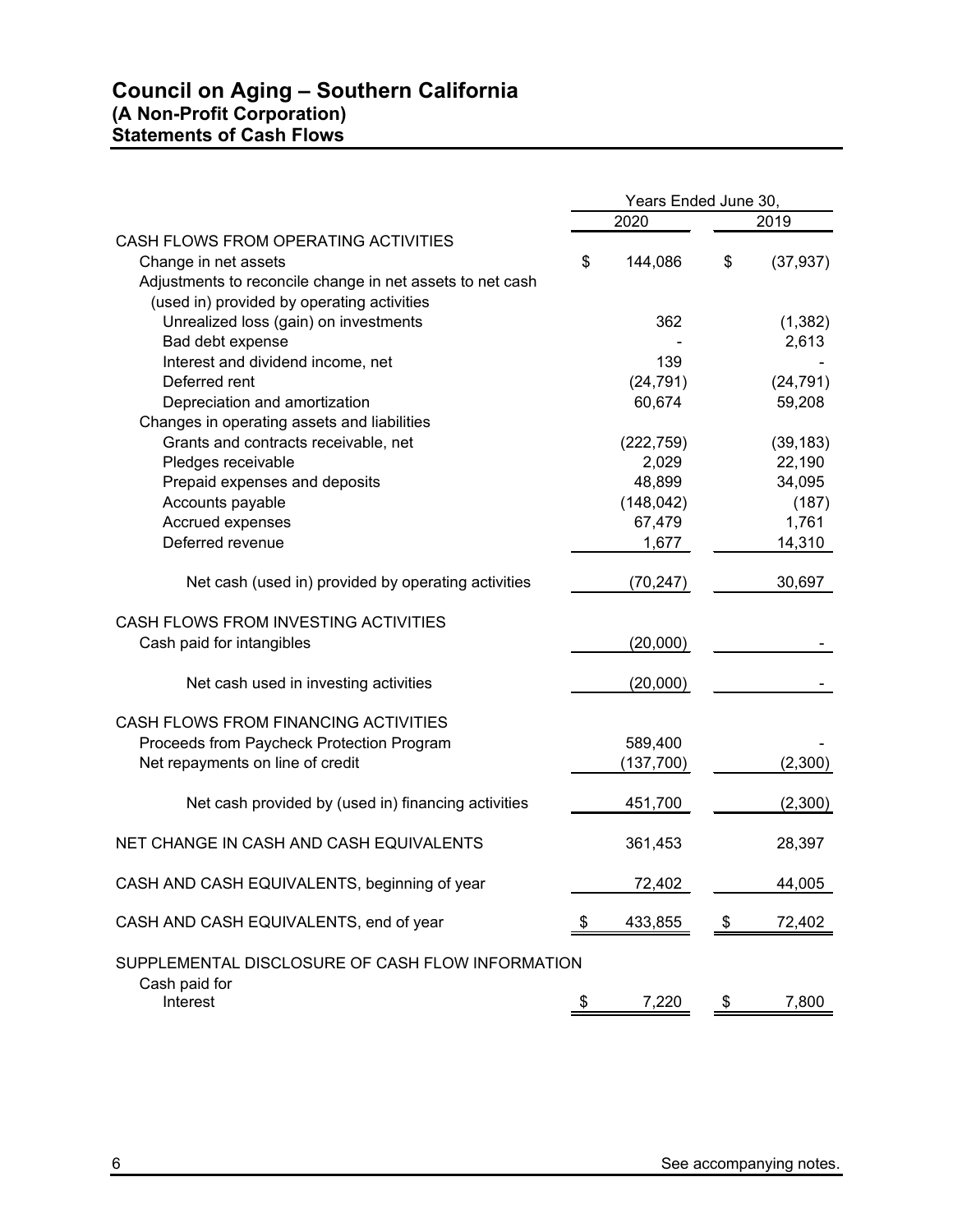#### **Note 1 – Organization**

The Council on Aging – Southern California (the "Organization"), formerly known as Council on Aging – Orange County, is a nonprofit organization whose mission is to promote the independence, health, and dignity of older adults through compassion, education, and advocacy. The Organization provides the following services:

*Advocates for Nursing Home Residents (Long-Term Care Ombudsman Services)* – State certified long-term care Ombudsmen protect the rights of approximately 28,000 (unaudited) older and disabled adults in Orange County and 14,000 (unaudited) in Riverside County who reside in skilled nursing and long-term residential care facilities. The long-term care Ombudsmen make announced and unannounced visits to 1,600 (unaudited) facilities across both counties. Certified Ombudsmen successfully complete a 36-hour certification training program and log 12 hours of mentored field training. To maintain their certification, Ombudsmen receive 1-2 hours a month of in-service training from experts in the field of gerontology and presentations on other relevant topics.

*Health Insurance Counseling and Advocacy Program ("HICAP")* – HICAP provides educational seminars and individual counseling for Medicare and related insurance coverage, as well as unbiased information and assistance with original Medicare, HMOs, Medigap plans, Medi-Cal, employer health plans, long-term care insurance, and military benefits. Counseling is available in person at more than 92 sites throughout Southern California. Volunteers must complete 28 hours of training, 15 hours of internship, and pass a California Department of Aging test.

*Senior Protection Program ("SPP'')* – The program provides educational awareness of financial elder abuse issues on a national and community level while providing referrals to appropriate agencies for the investigation of financial abuse cases. SPP is also part of the Financial Abuse Specialist Team ("FAST'') which is a multi-disciplinary volunteer group that assists Adult Protective Services, the Ombudsmen, law enforcement, and attorneys in resolving complicated matters of abuse.

*Friendly Visitor Program* – This program provides frail, isolated, older adults and persons with disabilities who have no family members or support system with healthy companionships, social interaction, and nurturing relations to help them achieve mental, physical, and spiritual health.

*Answers Guide* – The Council publishes and distributes an online 128-page Answers Guide which includes information on health care, caregiving, housing, finance, legal, insurance, community resources, as well as helpful checklists. In addition to promoting the Organization's programs and services, Answers Guide assists in connecting seniors and those who care for them with information and resources.

*Preventative Mental Health Department (PMHD)* – This program is designed to identify and reduce mental health symptoms and risks in isolated and older adults in Orange County. The goal of the program is to increase social functioning by reconnecting clients with meaningful community activities that reinforce healthy life patterns and good mental health. To volunteer, individuals must complete a 2 ½ hour training session, attend in-service meetings, and participate in ongoing monitoring from Organization staff.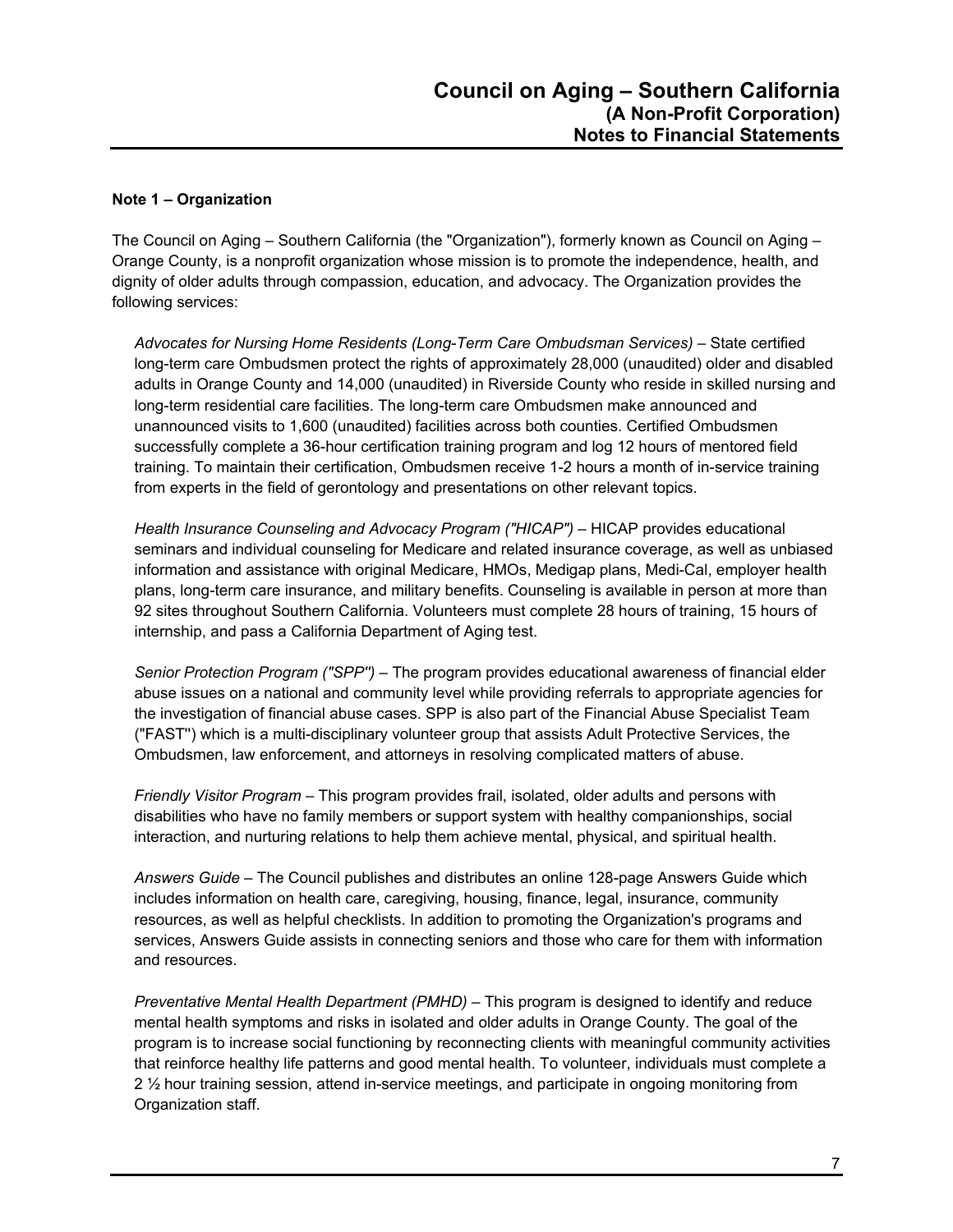#### **Note 1 – Organization (continued)**

*SmileMakers Program* – Volunteer service and fundraising group that coordinates, solicits, and distributes donated personal holiday gifts to individuals in licensed care facilities throughout Orange and Riverside Counties.

*Reconnect – Early Intervention Services for Older Adults ("EISOA'')* – This program is designed to identify and reduce mental health symptoms and risks in isolated and older adults in Orange County. The goal of the program is to increase social functioning by reconnecting clients with meaningful community activities that reinforce healthy life patterns and good mental health.

*Concierge Care Navigators ("CCN")* – This program is led by a registered nurse and gerontologist team who specialize in geriatric care management and advocacy. CCN nurses create online, personalized care plans for clients in conjunction with their family and health care providers. The plan includes medical and non-medical goals and is accessible 24 hours a day and seven days a week. CCN nurses work with clients to implement each plan and provide advice, insight, and support.

#### **Note 2 – Summary of Significant Accounting Policies**

**Funding** – The Organization receives funding primarily from government contracts. In addition, the Organization receives grants from foundations and corporations, donations from individuals, special event revenue, and Answers Guide advertising income.

**Basis of presentation** – The accompanying financial statements have been prepared on the accrual basis of accounting in accordance with accounting principles generally accepted in the United States of America (U.S. GAAP). Net assets and revenues, gains, and losses are classified based on the existence or absence of donor-imposed restrictions. Accordingly, net assets of the Organization and changes therein are classified and reported as follows:

*Net assets without donor restrictions* – Net assets available for use in general operations and not subject to donor or certain grantor restrictions. The Organization's Board of Directors has designated certain net assets be reserved for future program use. The total board-designated reserves at June 30, 2020 and 2019, were \$34,176 and \$34,677, respectively.

*Net assets with donor restrictions* – Net assets subject to donor or certain grantor-imposed restrictions. Some donor-imposed restrictions are temporary in nature, such as those that will be met by the passage of time or other events specified by the donor. Other donor-imposed restrictions are perpetual in nature, where the donor stipulates that resources be maintained in perpetuity. Donor-imposed restrictions are released when a restriction expires, that is, when the stipulated time has elapsed, when the stipulated purpose for which the resource was restricted has been fulfilled, or both.

Revenues are reported as increases in net assets without donor restrictions unless use of the related assets is limited by donor-imposed restrictions. Expenses are reported as decreases in net assets without donor restrictions. Expirations of net assets with donor restrictions are reported as reclassifications between the applicable classes of net assets.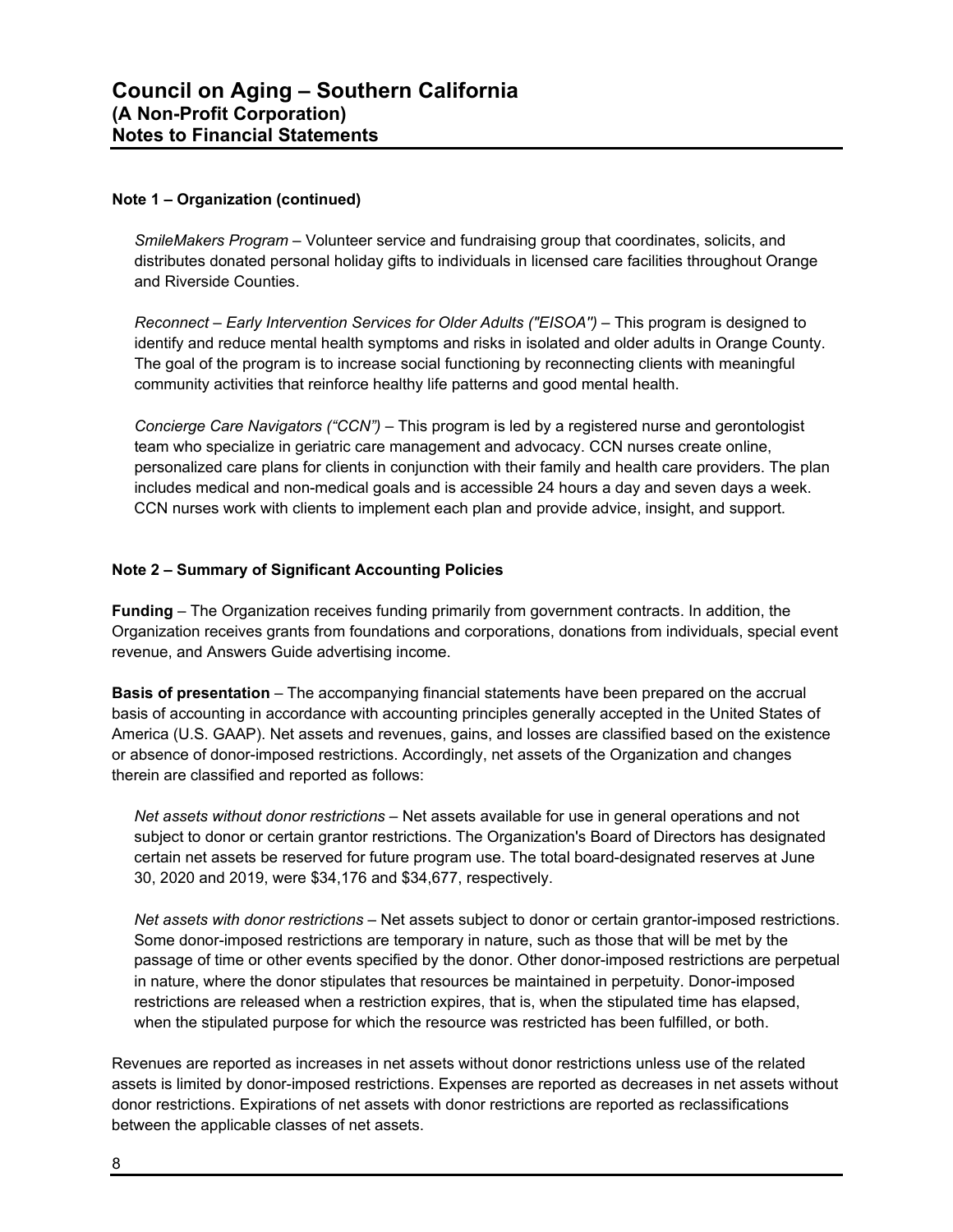**Recently adopted accounting standard** – On July 1, 2019, The Organization adopted Financial Accounting Standards Board (FASB) Accounting Standards Update (ASU) 2018-08, *Not-for-Profit Entities (Topic 958): Clarifying the Scope and the Accounting Guidance for Contributions Received and Contributions Made*, and has applied it prospectively. The implementation of these standards did not have a material impact to the financial statements.

In June 2018, the FASB issued ASU No. 2018-13, *Fair Value Measurement (Topic 820): Disclosure Framework – Changes to Disclosure Requirements for Fair Value Measurements,* which removes disclosure requirements for transfers between Level 1 and Level 2 of the fair value hierarchy (see Note 3); policy for timing of transfers between levels; valuation process for Level 3 fair value measurements; and changes in unrealized gains and losses for Level 3 investments. It also modifies certain disclosures by eliminating the requirement to report a rollforward of Level 3 investments, and instead requires only disclosure of transfers into and out of Level 3 and purchases of and issues of Level 3 assets and liabilities. The Organization adopted ASU 2018-13 as of and for the year ended June 30, 2020, and has applied it for all years presented.

**Use of estimates** – The preparation of financial statements in conformity with U.S. GAAP requires management to make estimates and assumptions that affect the reported amounts of assets and liabilities and disclosure of contingent assets and liabilities at the date of the financial statements and the reported amounts of revenue and expenses during the reporting period. Actual results could differ from those estimates.

**Investments** – The Organization's investments are carried at fair value. Unrealized gains and losses have been reflected in the statements of activities as increases or decreases in net assets without donor restrictions, net of related investment expenses.

**Fair value measurements** – The Organization defines fair value as the price that would be received to sell an asset or paid to transfer a liability in an orderly transaction between market participants at the measurement date. The Organization measures fair value under a framework that provides a fair value hierarchy that prioritizes the inputs to valuation techniques used to measure fair value. The hierarchy gives the highest priority to unadjusted quoted prices in active markets for identical assets or liabilities (level 1 measurements) and the lowest priority to unobservable inputs (Level 3 measurements).

An asset or liability's fair value measurement level within the fair value hierarchy is based on the lowest level of any input that is significant to the fair value measurement. Valuation techniques used need to maximize the use of observable inputs and minimize the use of unobservable inputs.

**Cash and cash equivalents** – For the purpose of reporting cash flows, cash and cash equivalents include operating cash held in banks, money market funds, and short-term investments with an original maturity of three months or less. The Organization maintains its cash balances in a financial institution, the balances of which may, at times, exceed federally insured limits.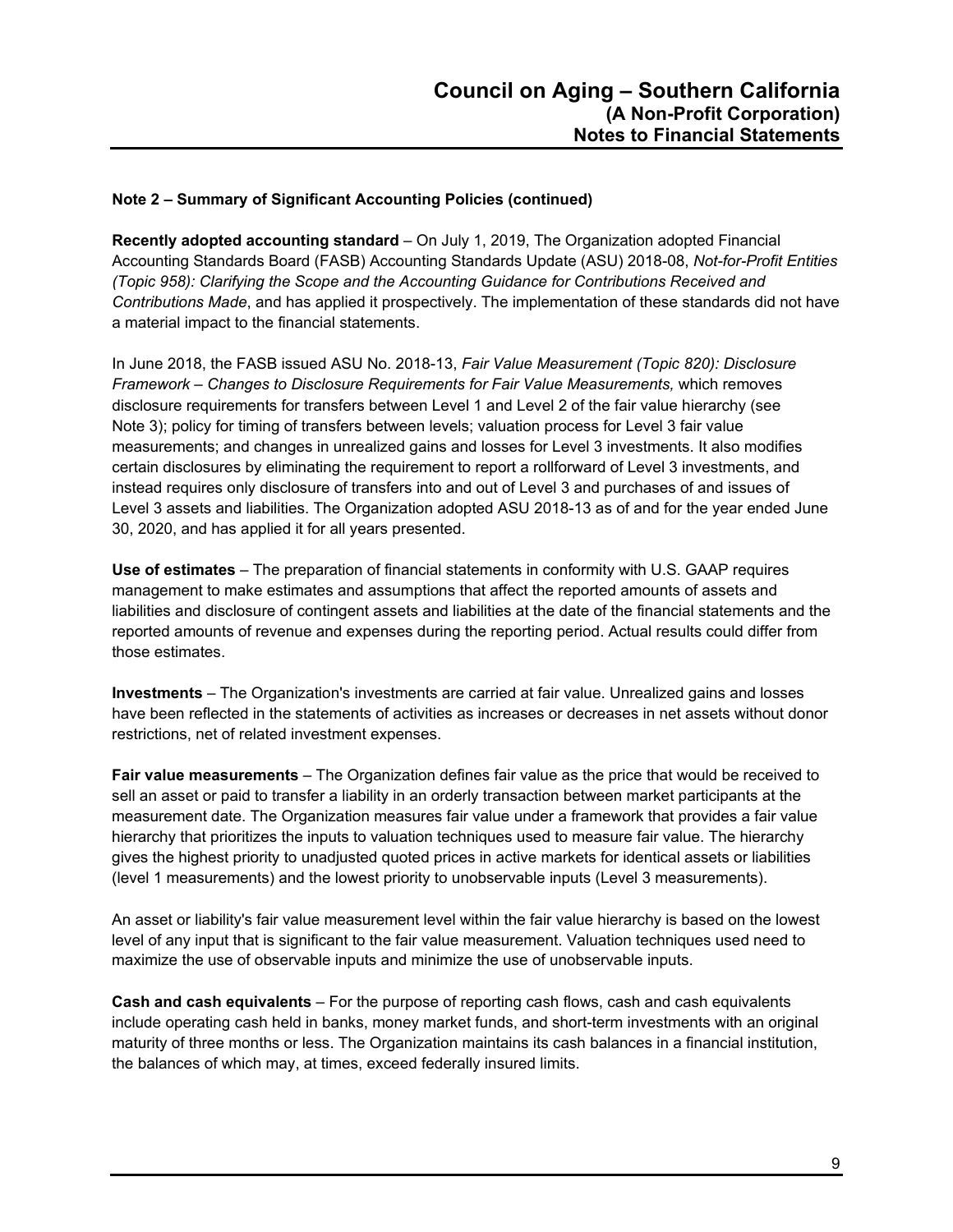**Contributions and pledges** – Unconditional contributions and pledges are recognized at fair value when received or when the donor makes an unconditional promise to give to the Organization. Contributions that are restricted by the donor are reported as increases in net assets without donor restrictions if the restrictions expire in the fiscal year in which the contributions are recognized. All other donor-restricted contributions are reported as increases in net assets with donor restrictions depending on the nature of the restrictions. When a restriction expires, net assets with donor restrictions are reclassified to net assets without donor restrictions.

The Organization uses the allowance method to determine uncollectible unconditional promises receivable. The allowance is based on prior years' experience and management's analysis of specific promises made.

Donated in-kind goods are recorded at their fair value when an unconditional promise to give has been made or when goods have been received. The value of the donation is based on appraisal and other objective bases for determining the value or, in certain instances, based on management's best estimate of the fair value.

Contributions of donated noncash assets are recorded at their fair values in the period received. Contributions of donated services that create or enhance nonfinancial assets or that require specialized skills are provided by individuals possessing those skills, would typically need to be purchased if not provided by donation, and are recorded at their fair values in the periods received.

**Government grants and receivable** – The Organization receives a majority of its total revenue under various governmental grants with the Counties of Orange, San Bernardino, and Riverside, and each of their various departments which pay the Organization based on units of service provided or reimbursable costs as defined by the grants. Revenue from these government grants are considered nonreciprocal, meaning there is not a fair value exchange received by the granting agency for the services performed by the Organization, since the beneficiary of each grant is the general public. Therefore, revenue is recognized like a contribution. If the grant is conditional, a barrier to entitlement exists, and revenue is recognized when the barrier is considered overcome and as allowable expenditures under such agreements are incurred. This revenue is recorded as an increase to net assets without donor restrictions.

Any difference between expenses incurred and the total funds received (not to exceed the grant maximum) is recorded as deferred revenue and is recognized as revenue in future periods as services are performed. At June 30, 2020 and 2019, the Organization did not have any deferred revenue related to conditional grants.

The compensation and reimbursements recorded under these grants are subject to audit. Management believes that material adjustments will not result from subsequent audits.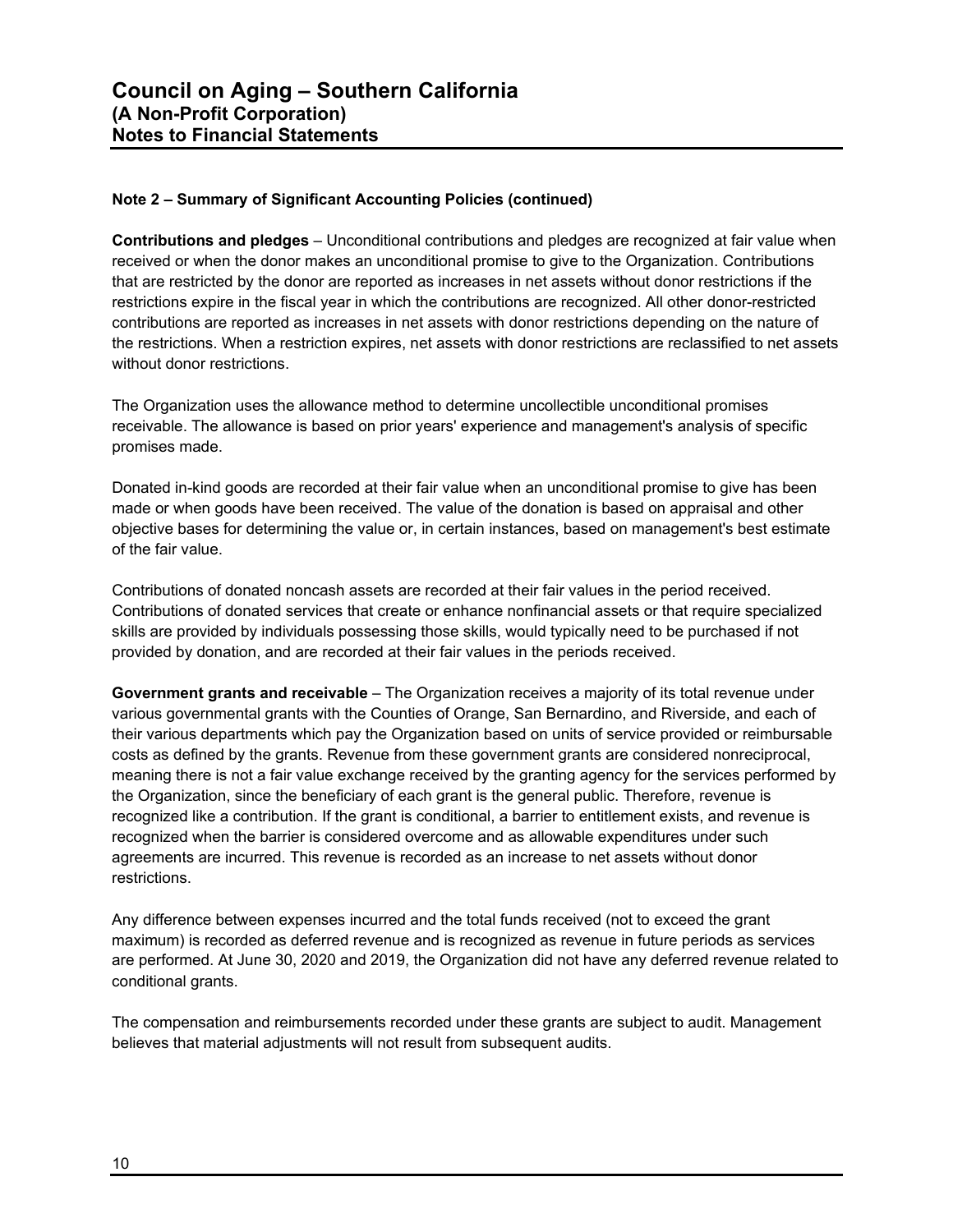The Organization's grants receivable are unsecured and primarily consist of reimbursements due from contracted government grant reimbursement requests within one year. On a periodic basis, the Organization evaluates outstanding grants receivable and establishes an allowance based upon a history of past write-offs and collections as well as current credit conditions. Management believes that grants receivable are fully collectible at June 30, 2020 and 2019, and as such, no allowance for uncollectible accounts has been recorded.

**Deferred revenue / Answers Guide income** – The Organization receives prepaid advertising and fees in relation to an annual Answers Guide that it publishes. Amounts received in advance are deferred and revenue is recognized when the Answers Guide is released.

**Concentration of credit risk** – The assets that potentially subject the Organization to concentrations of credit risk consist of cash and cash equivalents, investments, grants and contracts receivable, and pledges receivable.

At times, balances in the Organization's cash and investment accounts exceed the Federal Deposit Insurance Corporation (FDIC) and Securities Investors Protections Corporation (SIPC) limits.

The Organization invests in various investment securities. Investment securities are exposed to various risk factors such as interest rate, market, and credit risks. Due to the level of risk associated with certain investment securities, it is at least reasonably possible that changes in the value of investment securities will occur in the near term and that such changes could materially affect investment balances and the amounts reported in the statements of financial position.

The Organization is also potentially subject to concentrations of credit risk in its accounts receivable. Credit risk with respect to receivables is limited due to the majority of accounts receivable being due from state and local governmental agencies. Management therefore does not believe significant credit risks exist at June 30, 2020.

**Intangibles** – Intangible assets resulted from the acquisition of certain customer lists for \$20,000 in 2020 and were recorded at fair value at the date of acquisition. These assets are being amortized on a straightline basis over an estimated useful life of 3 years. Accumulated amortization at June 30, 2020, was \$2,222.

**Property and equipment** – Property and equipment greater than \$1,000 are recorded at cost with the exception of donated equipment, which is stated at fair value at the date of receipt. Depreciation and amortization are calculated using the straight-line method over the estimated useful lives of the assets, which are determined to be three to ten years. Leasehold improvements are amortized using the straightline method over the shorter of their estimated lives or the term of the lease.

When property and equipment is retired or otherwise disposed of, the cost and related accumulated depreciation are removed from the accounts, and the resulting gain or loss is credited or charged to operations. Normal repairs and maintenance are expensed as incurred. Expenditures that materially adapt, improve, or alter the nature of the underlying assets are capitalized.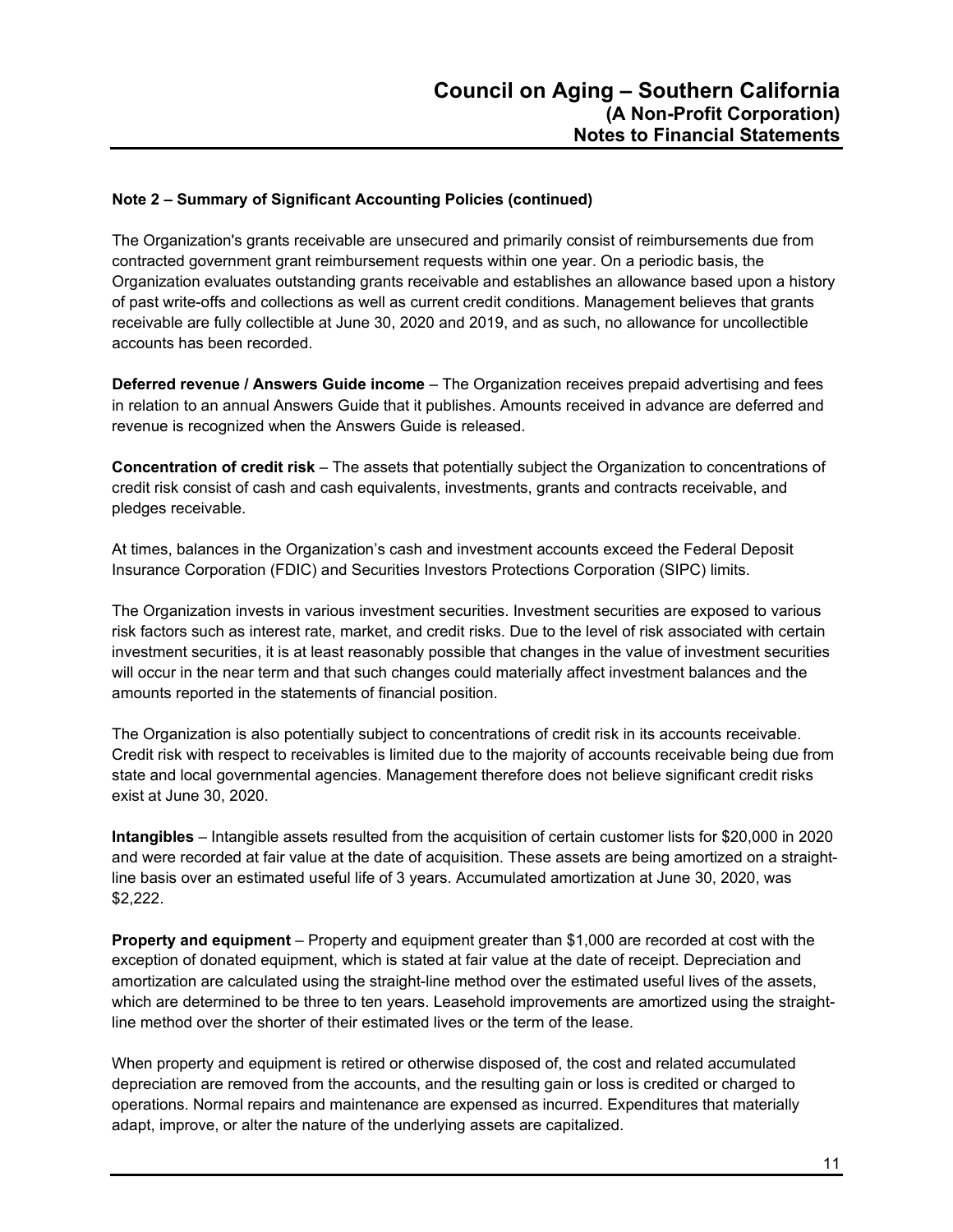Management of the Organization assesses the recoverability of property and equipment whenever events or changes in circumstances indicate that the historical cost carrying value of an asset may no longer be appropriate. The evaluation is performed by determining whether the depreciation and amortization of such assets over their remaining lives can be recovered through projected undiscounted cash flows. The amount of impairment, if any, is measured based on fair value and is charged to operations in the period in which such impairment is determined by management. As of June 30, 2020 and 2019, management has not identified any impairment of long-lived assets. There can be no assurance, however, that market conditions will not change or demand for the Organization's services will continue, which could result in impairment of long-lived assets in the future.

**Deferred rent** – Deferred rent is recorded as the estimated net present value of rent for the facility covered by the lease agreement. Rental expense is recognized on a straight-line basis over the term of the lease and the difference between the average rental amount charged to expense and amounts payable under the lease is included in deferred rent.

**Income taxes** – The Organization is a tax-exempt organization under Section 501(c)(3) of the Internal Revenue Code (the "Code") and the corresponding provisions of the California Revenue and Taxation Code. Accordingly, no provision for income taxes is included in the accompanying financial statements. The Organization is subject, however, to federal and California income taxes on unrelated business income as stipulated in the Code.

The Organization recognizes the impact of tax positions in the financial statements if that position is more-likely-than-not of being sustained on audit, based on the technical merits of the position. To date, the Organization has not recorded any uncertain tax positions. The Organization recognizes potential accrued interest and penalties related to uncertain tax positions in income tax expense. During the years ended June 30, 2020 and 2019, the Organization did not recognize any amount in potential interest and penalties associated with uncertain tax positions.

**Special events** – Revenues and expenses applicable to the Organization's special events are deferred and later recognized at the time when such events occur.

**Advertising expenses** – The Organization expenses the costs of advertising as incurred. The total expense was \$211,264 and \$275,818 for the years ended June 30, 2020 and 2019, respectively.

**Expense allocation** – The costs of providing various programs and other activities have been summarized on a functional basis in the statement of activities and in the statement of functional expenses. Accordingly, certain costs have been allocated among the program services, supporting services, and fundraising based on estimated usage. Usage is calculated using an appropriate methodology such as percentage of staff time.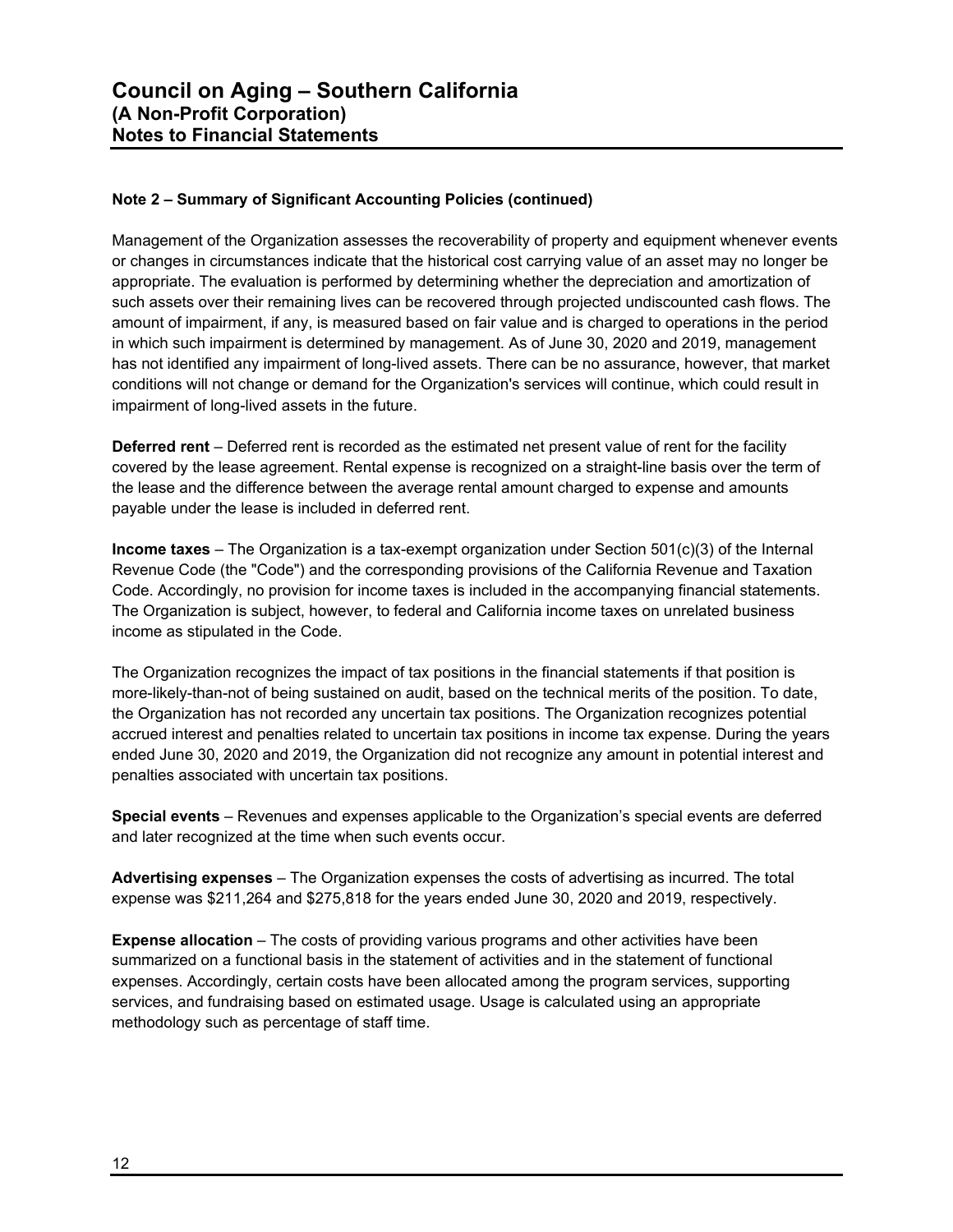**Risks and uncertainties** – Certain services of the Organization are governed by grants and contracts from governmental agencies and private sources. There can be no assurance that the Organization will be able to obtain future grants as deemed necessary by management, although management believes that there is no current indication that grants and contracts are in jeopardy. The loss of certain current grants, or the inability to obtain future grants, could have an adverse effect on the Organization's financial position and results of operations. Failure of the Organization to comply with applicable regulatory requirements can result in, among other things, loss of funding, warning letters, fines, injunctions, and civil penalties.

**Reclassifications and comparative totals** – Certain reclassifications of amounts previously reported have been made to the accompanying financial statements to maintain consistency between reporting periods presented.

**Prior year summarized comparative information** – The financial statements include certain prior-year summarized comparative information in total, but not by net asset class. Such information does not include sufficient detail to constitute presentation in conformity with accounting principles generally accepted in the United State of America. Accordingly, such information should be read in conjunction with the Organization's financial statements for the year ended June 30, 2019, from which summarized information was derived.

**New accounting pronouncements not yet effective** – In May 2014, the FASB issued ASU 2014-09, *Revenue from Contracts with Customers (Topic 606)*, requiring an entity to recognize the amount of revenue to which it expects to be entitled for the transfer of promised goods and services to customers. The updated standard will replace most existing revenue recognition guidance in U.S. GAAP when it becomes effective. The effective date of ASU 2014-09 was deferred by ASU 2020-05, *Revenue from Contracts with Customers (Topic 606)* and *Leases (Topic 842): Effective Dates for Certain Entities*. For non-profit organizations like the Organization that are not considered public business entities, the amendments in this update are effective for fiscal years beginning after December 15, 2020. Early adoption is permitted. Management is currently evaluating the impact of the provisions of ASU 2014-09 on the financial statements.

In February 2016, the FASB issued ASU No. 2016-02, *Leases*. This ASU was issued to increase transparency and comparability among entities. Lessees will need to recognize nearly all lease transactions (other than leases that meet the definition of a short-term lease) on the statement of financial position as a lease liability and a right-of-use asset (as defined). Lessor accounting under the new guidance will be similar to the current model. Upon adoption, lessees and lessors will be required to recognize and measure leases at the beginning of the earliest period presented using a modified retrospective approach, which includes a number of optional practical expedients that entities may elect to apply. The effective date of ASU 2016-02 was deferred by ASU 2020-05, *Revenue from Contracts with Customers (Topic 606)* and *Leases (Topic 842): Effective Dates for Certain Entities*. For non-public business entities, the amendments in this update are effective for fiscal years beginning after December 15, 2021. Early adoption is permitted. Management is currently evaluating the impact of the provisions of ASU 2016-02 on the financial statements.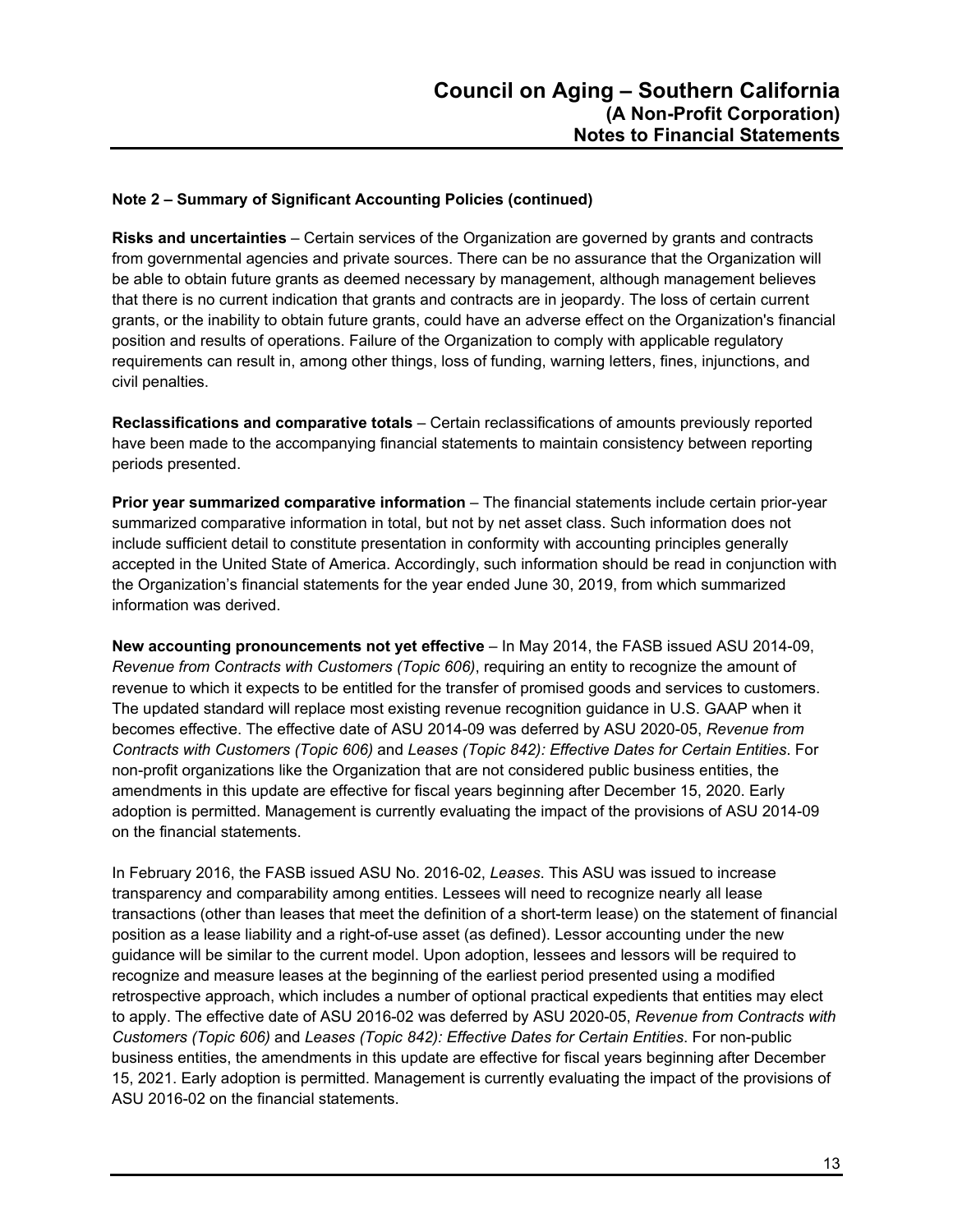**Subsequent events** – Subsequent events have been evaluated by the Organization through July 20, 2021, which is the date these financial statements were issued, and no subsequent events have arisen, other than those described in these financial statements, that would require disclosure.

#### **Note 3 – Liquidity and Availability of Resources**

The following reflects the Organization's financial assets as of June 30:

|                                                      |    | 2020       | 2019         |  |
|------------------------------------------------------|----|------------|--------------|--|
| Cash and cash equivalents                            | \$ | 433,855    | \$<br>72,402 |  |
| Grants and contracts receivable, net                 |    | 975,415    | 752,656      |  |
| Pledges receivable                                   |    | 18,750     | 20,779       |  |
| Investments                                          |    | 34,176     | 34,677       |  |
| Total financial assets                               |    | 1,462,196  | 880,514      |  |
| Less                                                 |    |            |              |  |
| Pledges not expected to be collected within one year |    | (5,050)    | (2,000)      |  |
| Net assets with board designations                   |    | (34,176)   | (34,677)     |  |
| Net assets with donor restrictions                   |    | (264, 312) | (140, 392)   |  |
| Financial assets available to meet cash needs for    |    |            |              |  |
| general expenditures within one year                 |    | 1,158,658  | 703,445      |  |

The Organization manages its financial assets so they are available as obligations become due. Investments are available to draw on as needed. The Organization also had a line of credit available to draw from to meet their general cash needs, as more fully described in Note 7.

During March 2020, the World Health Organization declared the spread of Coronavirus disease, or COVID-19, a worldwide pandemic. The related adverse public health developments, including orders to shelter-in-place, travel restrictions, and mandated business closures, have adversely affected workforces, organizations, their customers, clients, economies, and financial markets globally, leading to increased market volatility and disruptions in normal business operations, including the Organization's operations.

Although the state of California mandated work-from-home requirements for each county for various lengths of time, the state deemed older adult care and education to be an essential activity, especially to care for isolated older adults. As a result, the Organization remained open throughout the pandemic to support both families and providers.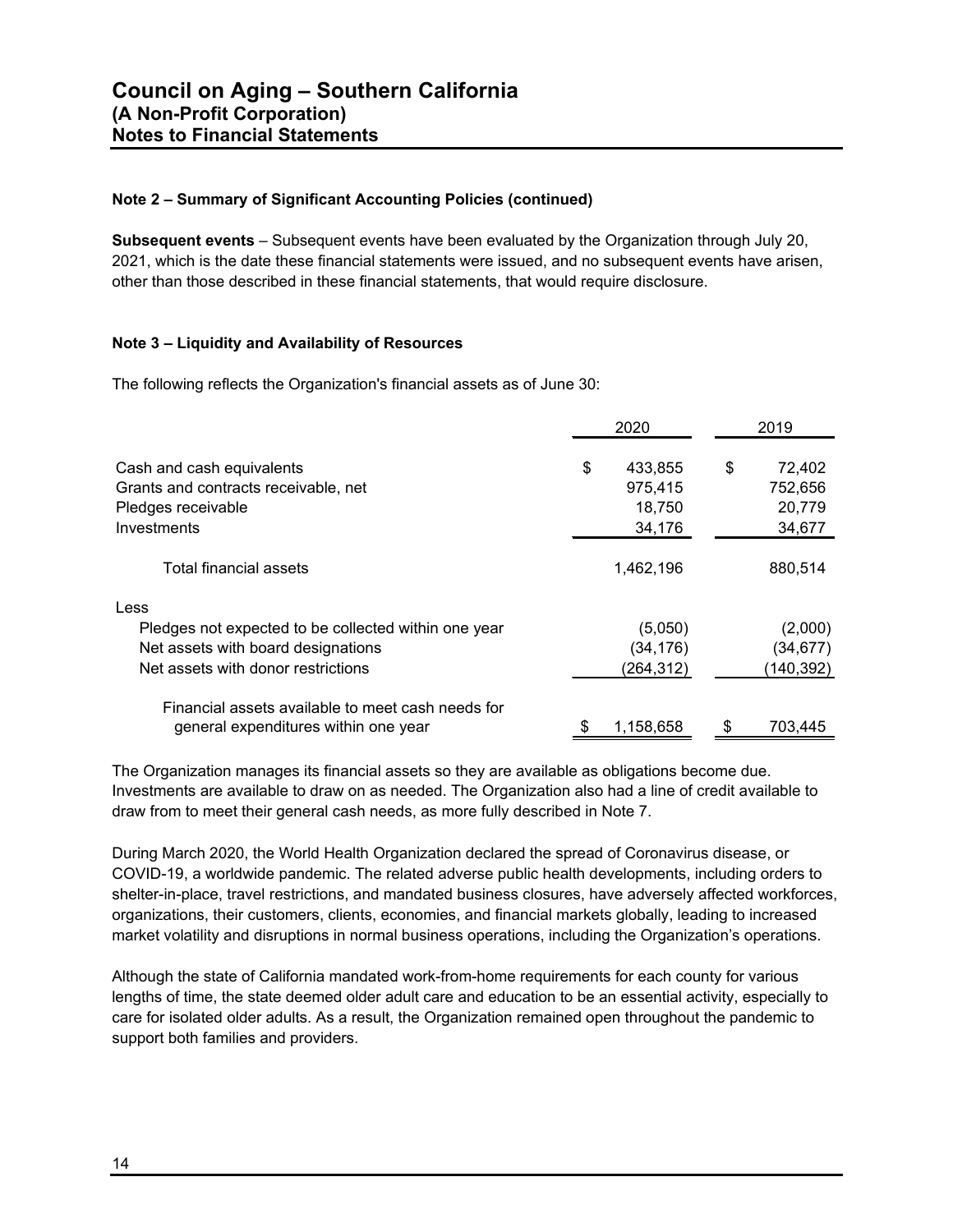#### **Note 3 – Liquidity and Availability of Resources (continued)**

The Organization has been closely monitoring the impact of COVID-19 on its operations, including the impact on the adults it supports, providers, and its employees. The duration and intensity of the pandemic are uncertain but may influence future budgeting decisions for the Organization's funders, donor decisions, and investment performance.

Management believes the Organization has taken appropriate actions to mitigate the potential negative financial impact, including participation in the Paycheck Protection Program funded by the U.S. Small Business Administration (Note 12). Through the program, the Organization secured a \$589,400 loan payable over two years bearing interest at 1%. Under certain circumstances the loan is forgivable, although the amount of forgiveness is uncertain.

#### **Note 4 – Pledges Receivable**

Unconditional promises from foundations and individuals to give (pledges) are as follows at June 30:

| Amounts due in<br>\$<br>Less than one year<br>One to five years |    | 2020            |    | 2019            |  |
|-----------------------------------------------------------------|----|-----------------|----|-----------------|--|
|                                                                 |    | 15,500<br>6,000 | \$ | 26,519<br>9,000 |  |
|                                                                 |    | 21,500          |    | 35,519          |  |
| Less allowance for uncollectible amounts                        |    | (2,750)         |    | (14,740)        |  |
| Pledges receivable, net                                         |    | 18,750          |    | 20,779          |  |
| Less current portion receivable, net allowance                  |    | (13, 700)       |    | (18, 779)       |  |
|                                                                 | \$ | 5,050           | \$ | 2,000           |  |

#### **Note 5 – Investments**

The following is a description of the valuation methodologies used for the investments measured at fair value, including the general classification of such instruments pursuant to the valuation hierarchy.

**Investment held in trust** – The Organization has outsourced the management of an endowment fund to the Orange County Community Foundation ("OCCF"). The oversight of the investment portfolio is the responsibility of the OCCF Investment Committee whose members are appointed by and serve the OCCF Board of Directors, and which shall administer the investment portfolio in compliance with all written policies approved by the OCCF Board. Annual distributions are subject to the policies of the OCCF.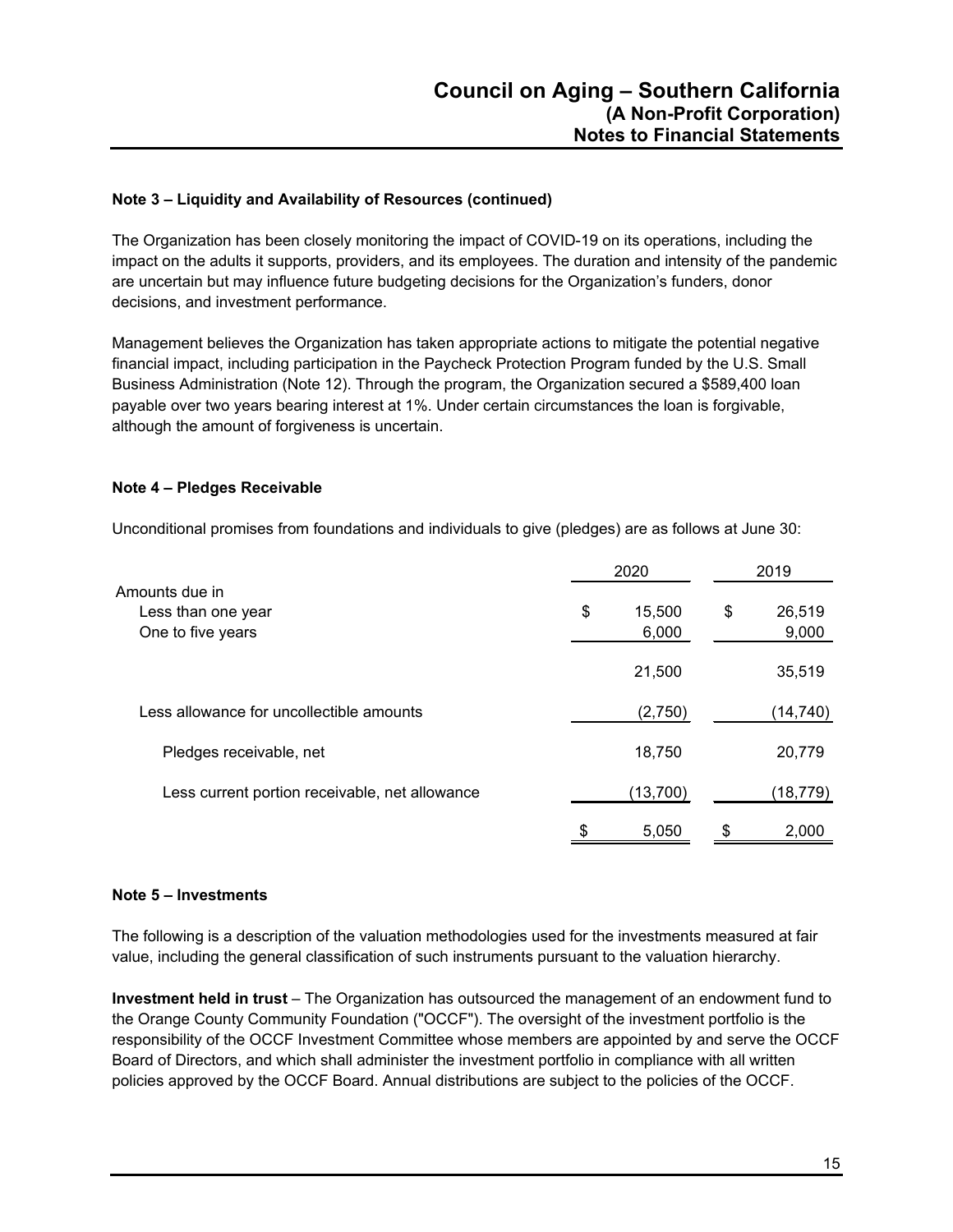#### **Note 5 – Investments (continued)**

The preceding methods described may produce a fair value calculation that may not be indicative of net realizable value or reflective of future values. Furthermore, although the Organization believes its valuation methods are appropriate and consistent with other market participants, the use of different methodologies or assumptions to determine the fair value of certain financial instruments could result in a different fair value measurement at the reporting date.

All of the Organization's assets are measured at fair value on a recurring basis. The Organization's investments consist entirely of an investment held in trust (Level 3) as of June 30, 2020 and 2019. The following table sets forth a summary of changes in the fair value of the investment held in trust with OCCF for the years ended June 30:

| Balance, June 30, 2018       | \$<br>33,295 |
|------------------------------|--------------|
| Interest and dividend income | 235          |
| Fees                         | (334)        |
| Unrealized gains             | 1,481        |
|                              |              |
| Balance, June 30, 2019       | 34,677       |
| Interest and dividend income | 209          |
| Fees                         | (348)        |
| Unrealized losses            | (362)        |
|                              |              |
| Balance, June 30, 2020       | \$<br>34,176 |

#### **Note 6 – Property and Equipment**

Property and equipment at June 30 consist of:

|                                                                      | 2020                               |    |                                 |
|----------------------------------------------------------------------|------------------------------------|----|---------------------------------|
| Office furniture and equipment<br>Leasehold improvements<br>Vehicles | \$<br>639,257<br>129,537<br>31,716 | \$ | 639,257<br>129,537<br>31,716    |
| Computer software<br>Less: accumulated depreciation                  | 12,212<br>812,722<br>(768,937)     |    | 12,212<br>812,722<br>(710, 485) |
|                                                                      | \$<br>43,785                       | \$ | 102,237                         |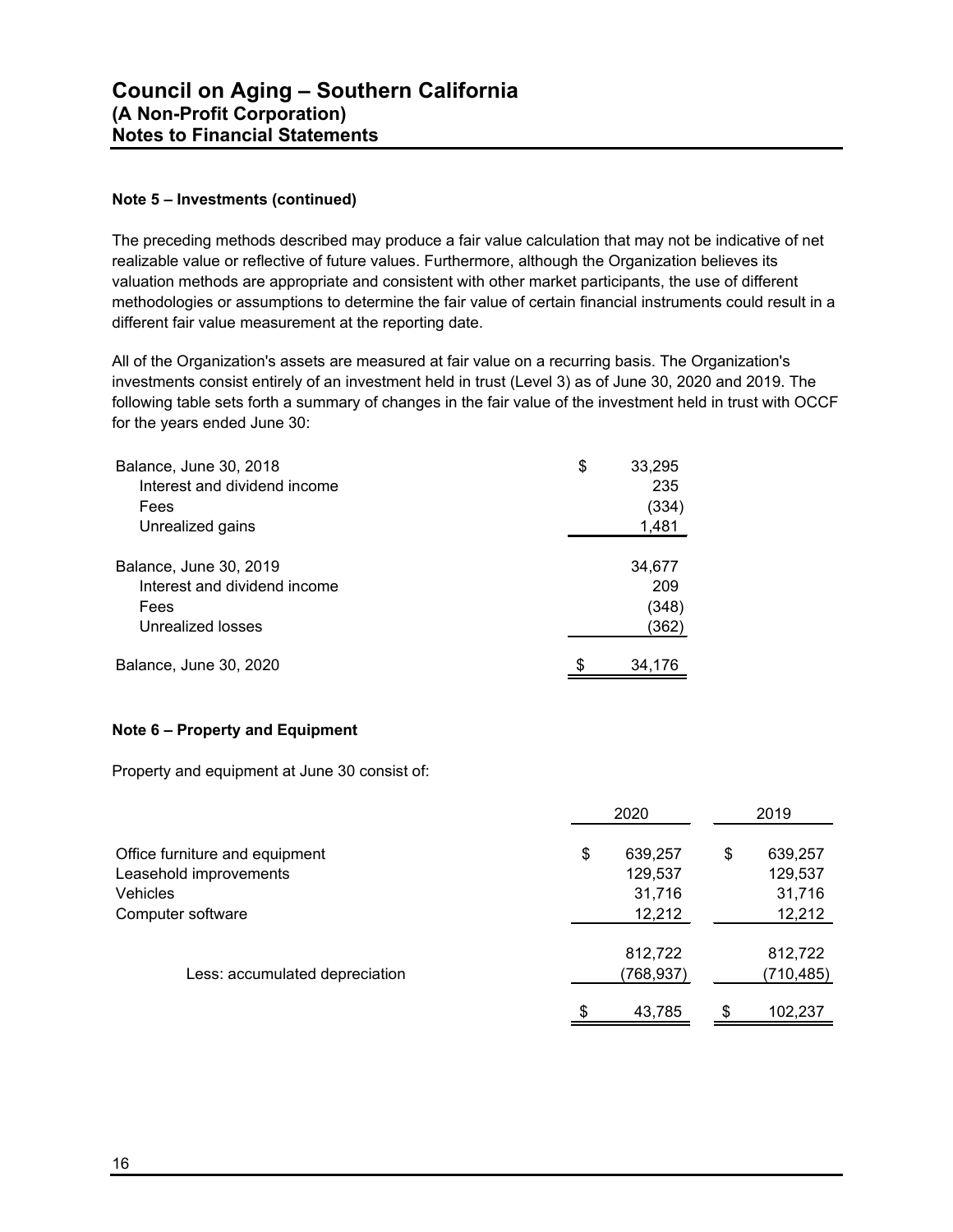#### **Note 7 – Line of Credit**

The Organization maintains a line of credit with a financial institution that provides the Organization funding up to \$500,000 through April 1, 2022. The line is secured by substantially all the assets of the Organization and bears interest at the published prime rate plus 1.5% per annum. This amounted to an effective interest rate of 4.75% and 7% at June 30, 2020 and 2019, respectively. As of June 30, 2020 and 2019, there was an outstanding balance of \$0 and \$137,700, respectively.

#### **Note 8 – Special Events**

The Organization conducts special events in order to assist in program operations. All events are conducted in accordance with applicable federal, state, and local laws and ordinances. All revenues received from such events in excess of expenses are used for program operations.

For the years ended June 30, special events revenue and expenses are as follows:

|                     | 2020 |                      | 2019 |                      |  |
|---------------------|------|----------------------|------|----------------------|--|
| Revenue<br>Expenses | S    | 241,364<br>(72, 854) | \$   | 213,686<br>(65, 619) |  |
|                     | S    | 168,510              | \$   | 148,067              |  |

#### **Note 9 – Retirement Plan**

The Organization's employees participate in a tax-deferred annuity plan qualified under Section 403(b) of the Internal Revenue Code. The plan covers all eligible employees of the Organization. The employees may make contributions to the plan up to the maximum amount allowed by the Code. The Organization does not make matching contributions toward the plan.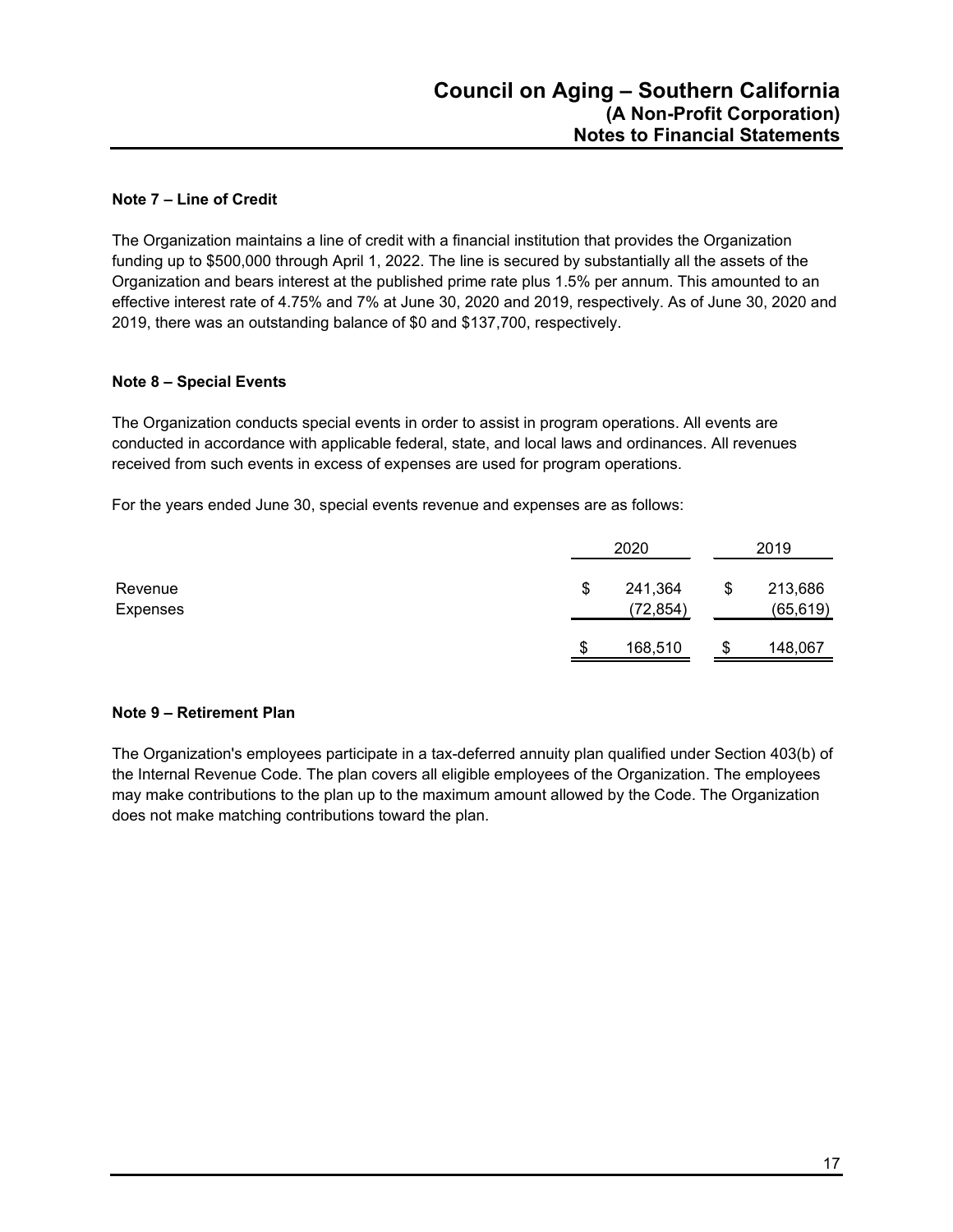#### **Note 10 – Net Assets with Donor Restrictions**

Net assets with donor restrictions consist of the following as of June 30:

|                                                                                  | July 1, 2019           | Additions               | Releases                     | June 30, 2020           |
|----------------------------------------------------------------------------------|------------------------|-------------------------|------------------------------|-------------------------|
| SmileMakers and<br><b>Friendly Visitor</b><br>Ombudsman<br>Other various program | \$<br>42,158<br>10,825 | \$<br>336,202<br>12,500 | \$<br>(236, 757)<br>(9,508)  | \$<br>141,603<br>13,817 |
| and time restrictions                                                            | 87,409                 | 230,320                 | (208, 836)                   | 108,893                 |
|                                                                                  | \$<br>140,392          | \$<br>579,022           | \$<br>(455, 101)             | \$<br>264,313           |
|                                                                                  | July 1, 2018           | Additions               | <b>Releases</b>              | June 30, 2019           |
| SmileMakers and<br><b>Friendly Visitor</b><br>Ombudsman<br>Other various program | \$<br>237,980<br>352   | \$<br>203,500<br>47,500 | \$<br>(399,322)<br>(37, 027) | \$<br>42,158<br>10,825  |
| and time restrictions                                                            | 27,410                 | 157,000                 | (97,001)                     | 87,409                  |
|                                                                                  | \$<br>265,742          | \$<br>408,000           | \$<br>(533, 350)             | \$<br>140,392           |

#### **Note 11 – Commitments**

**Facility leases** – The Organization maintains non-cancellable long-term operating lease agreements for facilities in Irvine and Rancho Cucamonga requiring monthly rents of ranging from \$6,000 to \$31,000 through June 2022. The Irvine lease includes a \$148,746 tenant incentive that has been recognized as deferred rent and is being amortized over the lease term.

Future minimum lease payments under all long-term operating lease agreements for years ending June 30 are:

| 2021<br>2022 | \$ | 365,148<br>380,892 |
|--------------|----|--------------------|
|              | \$ | 746,040            |

The Organization also maintains short-term operating leases for offices in Hemet, Bishop, and Palm Desert requiring minimum monthly rents ranging from \$100 to \$400 per month. The total facility rental expense, including common area maintenance charges, was \$500,599 and \$459,551 for the years ended June 30, 2020 and 2019, respectively.